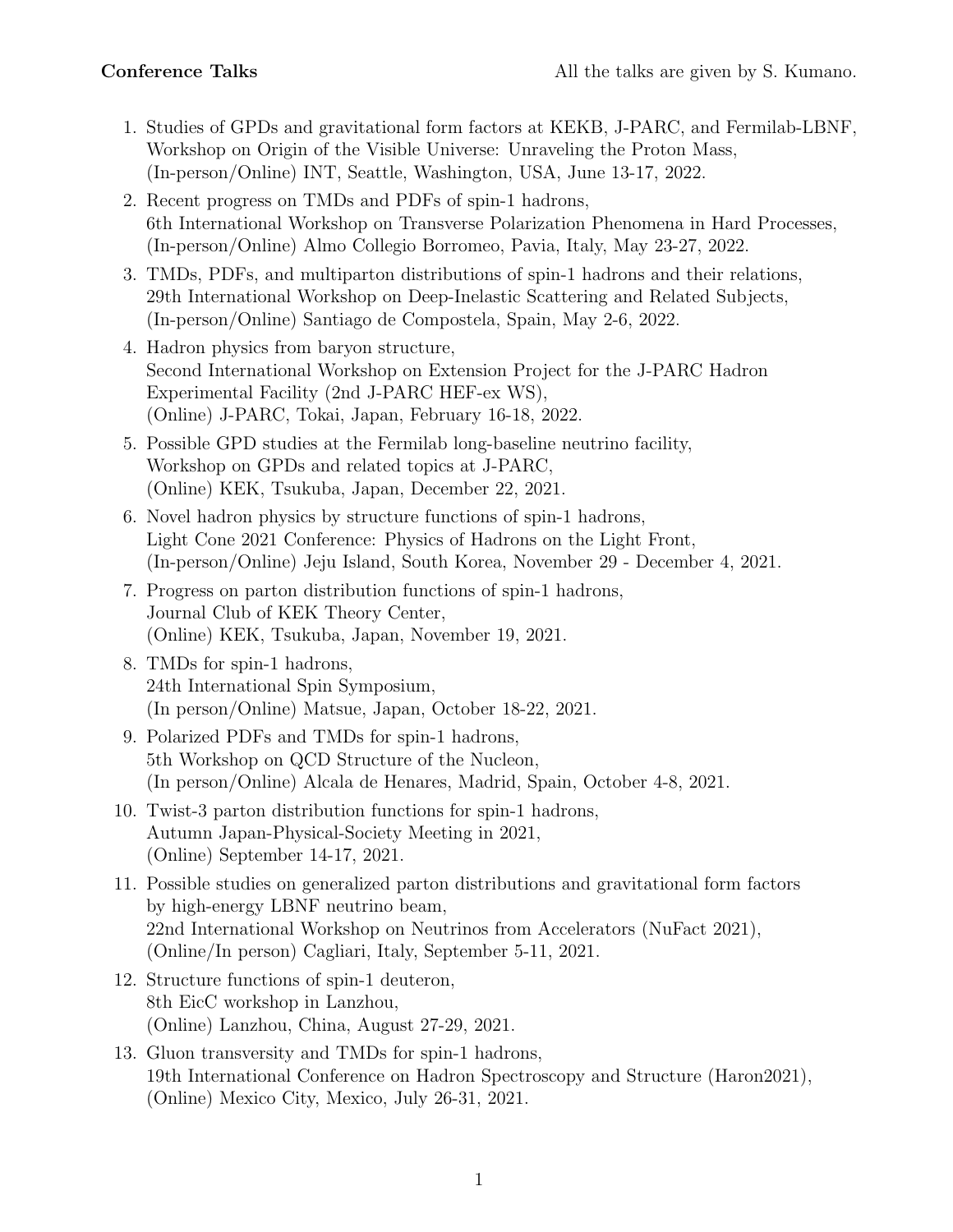- 14. J-PARC hadron physics and future possibilities on color transparency, Workshop on The Future of Color Transparency and Hadronization Studies at Jefferson Lab and Beyond, (Online) USA-eastern time, MSU/Orsay/FIU/Penn State, June 7-8, 2021.
- 15. TMDs for spin-1 hadrons, QCD Evolution Workshop 2021, (Online) UCLA, Los Angeles, USA, May 10-14, 2021.
- 16. Hadron tomography and gravitational form factors, Workshop on Mass in the Standard Model and Consequences of its Emergence, (Online) ECT\*, Trento, Italy, April 19-23, 2021.
- 17. Electric quadrupole moment of Ω*−*, Meeting of the K10 Task Force at J-PARC, (Online) Tokai, Japan, April 15, 2021.
- 18. Possible studies of gluon transversity in the spin-1 deuteron at hadron-accelerator facilities, 28th International workshop on Deep-Inelastic Scattering and Related Subjects (DIS2021), (Online) Stony Brook, New York, USA, April 12-16, 2021.
- 19. Transverse-momentum-dependent parton distribution functions for spin-1 hadrons, No.76 of Annual meeting of Japanese Physical Society in 2021, (Online) March 12-15, 2021.
- 20. Possible studies on gravitational form factors of hadrons by high-energy LBNF neutrino beam, KEK workshop on Beta decay, r process, and related weak-interaction processes, (Online) KEK, Tokai Campus, Japan, February 19, 2021.
- 21. Structure functions for the spin-1 deuteron, 7th workshop on Resummation, Evolution, Factorization 2020, (Online) University of Edinburgh, United Kingdom, December 7-11, 2020.
- 22. Polarized structure functions of spin-1 deuteron in proton‐ deuteron Drell-Yan processes, 17th International Workshops on Hadron Structure and Spectroscopy (IWHSS2020), (Online) Trieste, Italy, on November 16-18, 2020.
- 23. Structure functions of spin-1 hadrons, Journal Club of KEK Theory Center, (Online) KEK, Tsukuba, Japan, November 6, 2020.
- 24. Gluon transversity and tensor-polarized gluon distribution in the deuteron, Workshop on Gluon content of proton and deuteron with the Spin Physics Detector at the NICA collider,
	- (Online) Dubna, Russia, September 30 October 1, 2020.
- 25. Studies on a new aspect of deuteron structure by using the gluon transversity distribution, Autumn Japan-Physical-Society Meeting in 2020, (Online) Tsukuba University, Japan, September 14-17, 2020.
- 26. Introduction: Purposes of this workshop, KEK Workshop on Intersections of Particle and Nuclear Collider Physics in 2020, (Online) KEK Tsukuba Campus, Japan, August 31 - September 1, 2020.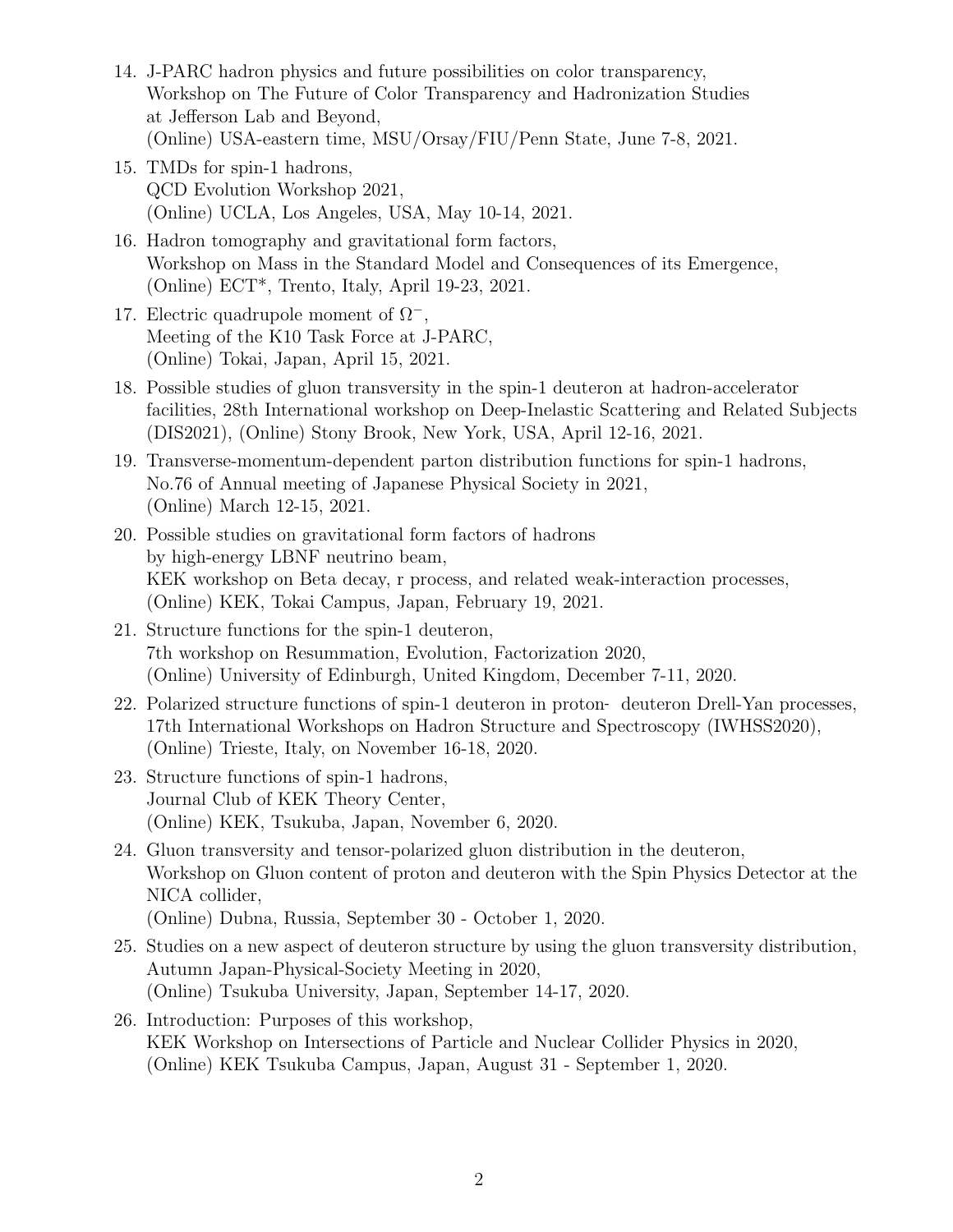- 27. Possible studies of polarized structure functions for the spin-1 deuteron at hadron accelerator facilities, Seminar, Bogoliubov Laboratory of Theoretical Physics, (Online) Joint Institute for Nuclear Research (JINR), Dubna, Russia, May 21, 2020.
- 28. Studies of gluon transversity distribution in polarized proton-deuteron collisions No.75 of Annual meeting of Japanese Physical Society, (Online) Nagoya University, Japan, March 16-19, 2020.
- 29. Internal structure of exotic-hadron candidates by hard reactions, KEK workshop on Physics of heavy-quark and exotic hadrons, KEK, Tokai, Japan, January 27-29, 2020,
- 30. Partonic structure of tensor-polarized deuteron, Workshop on Exploring QCD with light nuclei at EIC, Stony Brook, New York, USA, January 21-24, 2020.
- 31. Quark and gluon transversity distributions, KEK workshop on Nucleon electric dipole moments and spin structure in 2020, KEK, Tokai, Japan, January 11, 2020.
- 32. Proton-deuteron Drell-Yan process for finding gluon transversity, Journal Club of KEK theory center, KEK, Tsukuba, Japan, October 21, 2019.
- 33. Generalized distribution amplitudes and gravitational form factors of hadrons, XVth Rencontres du Vietnam "Perspectives in Hadron Physics", Quy Nhon, Vietnam, September 22-28, 2019.
- 34. Gravitational form factors for finding mass and pressure distributions in hadrons, 11th Circum-Pan-Pacific Symposium on High Energy Spin Physics (PacificSpin2019), Miyazaki, Japan, August 27-30, 2019.
- 35. Gravitational form factors of hadrons, Workshop on nuclear physics by electron scattering - focused on proton radius and charge distributions of unstable nuclei -, Tohoku University, Sendai, Japan, March 20-21, 2019.
- 36. Gravitational radii of hadrons by hadron tomography, Progress on QCD and nucleon structure in 2019, Room 345, 4th Building, KEK Tsukuba Campus, Japan, February 28 - March 1, 2019
- 37. Proton puzzle overview, International workshop on the structure of the proton, Yamagata, Japan, February 10-11, 2019.
- 38. Theoretical aspects on exclusive Drell-Yan process at J-PARC, Workshop on dilepton measurement with the E50 experiment, KEK, Tokai, Japan, January 8, 2019.
- 39. Possible hadron-tomography studies at KEK experimental facilities, Journal Club of KEK theory center, KEK, Tsukuba, Japan, December 10, 2018.
- 40. Hadron tomography studies in Japan at J-PARC, KEKB, and ILC, Workshop on Progress on Hadron structure functions in 2018, KEK, Tsukuba, Japan, November 18-19, 2018.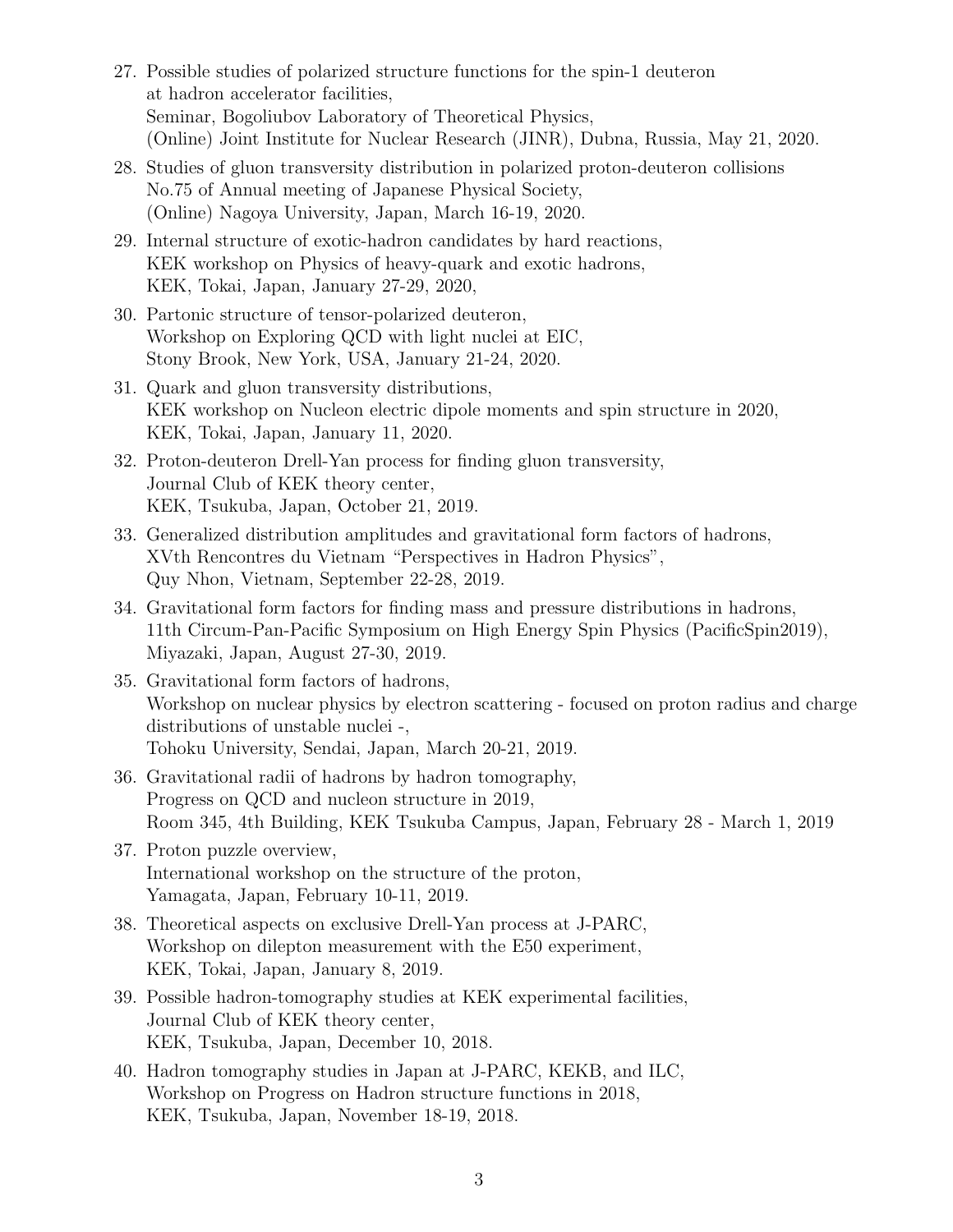- 41. Conference Summary, 8th International Conference on Quarks and Nuclear Physics, Tsukuba, Japan, November 13-17, 2018.
- 42. Hadron tomography and nucleon spin physics, Workshop on The Nature of Hadron Mass and Quark-Gluon Confinement from JLab Experiments in the 12-GeV Era, APCTP, Pohang, South Korea, July 1-4, 2018.
- 43. Polarized structure functions of spin-one deuteron, Workshop on Recent Developments in Quark-Hadron Sciences, YITP, Kyoto University, Kyoto, Japan, June 11-15, 2018.
- 44. High-energy neutrino-nucleus interactions, Workshop on 20th International Symposium on Very High Energy Cosmic Ray Interactions, Nagoya University, Nagoya, Japan, May 21-25, 2018.
- 45. Clarification on internal structure of hadrons and their gravitational form factors by tomography, High Energy Accelerator Science Seminar, KEK, Tsukuba, Japan, April 25, 2018.
- 46. Theoretical perspective for the future experiments on parton densities, 26th International Workshop on Deep Inelastic Scattering and Related Subjects, Kobe, Japan, April 16-20, 2018.
- 47. Neutrino physics and EIC, Pre-DIS EIC Workshop, Kobe, Japan, April 15, 2018.
- 48. Clarification on origins of nucleon spin and mass by tomography, 73th Physical Society of Japan Annual Meeting, Tokyo Science University, Noda, Japan, March 22-25, 2018.
- 49. Tomography of hadrons by generalized distribution amplitudes, Theory Center Seminar, Jefferson Laboratory, Newport News, Virginia, USA, March 14, 2018.
- 50. Tensor polarized DIS theory, Workshop on Polarized light Ion Physics with EIC, Ghent, Belgium, February 5-9, 2018.
- 51. Hadron tomography by generalized parton distributions and generalized distribution amplitudes, Workshop on Summary of KEK-Theory-Center J-PARC Branch Activities, Tokai, Japan, February 1-2, 2018.
- 52. Neutrino-nucleus reactions in deep-inelastic-scattering region, Workshop on Summary of KEK-Theory-Center J-PARC Branch Activities, Tokai, Japan, February 1-2, 2018.
- 53. Hadron tomography by three-dimensional structure functions and gravitational form factors, Meeting on High-Energy QCD and Nucleon Structure, Riken, Wako, Japan, January 29, 2018.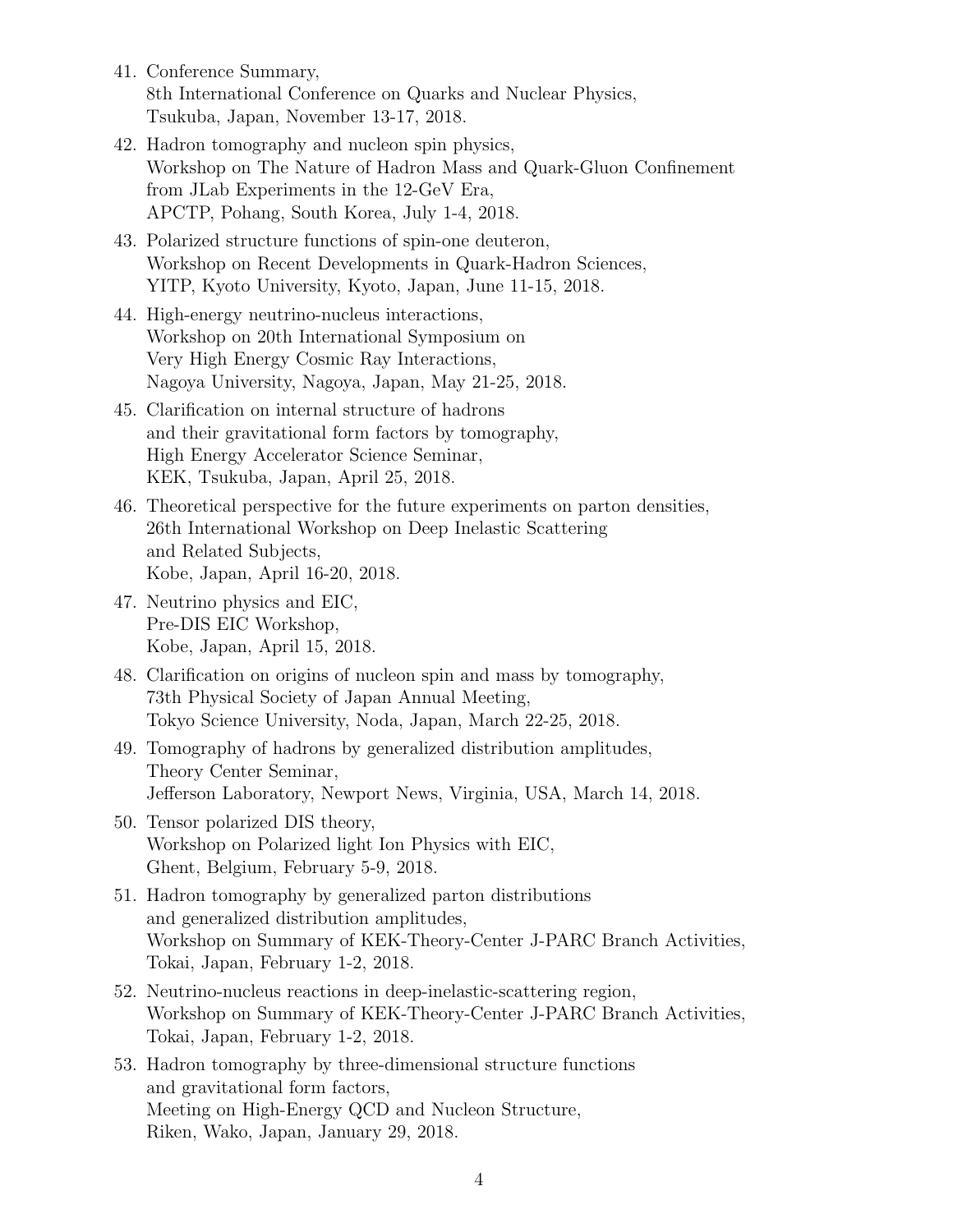- 54. Precise description of lepton-hadron scattering in the DIS region and new 3D view of hadrons, Workshop for Unification and Development of the Neutrino Science Frontier, Otsu, Shiga, Japan, December 11-13, 2017.
- 55. Introduction: Hadron tomography and quark-gluon energy-momentum tensor as a source of gravity, Workshop on Gravitational Physics with Particle Accelerators 2017, KEK, Tokai, Japan, November 30, 2017.
- 56. Lepton-nucleus deep inelastic scattering, Workshop on Neutrino-Nucleus Interaction in a Few GeV Region, KEK, Tokai, Japan, November 18-19, 2017.
- 57. Hadron tomography by three-dimensional structure functions, Workshop on Dilepton Productions with Meson and Antiproton Beams, ECT\*, Trento, Italy, November 6-10, 2017.
- 58. Progress on structure functions of hadrons: 3 dimensional view of hadrons, Korean Physical Society Meeting, Gyeongju, Korea, October 25-27, 2017.
- 59. Flavor dependence of fragmentation functions, Workshop on The Flavor Structure of Nucleon Sea, University of Washington, Seattle, USA, October 2-13, 2017.
- 60. Flavor-dependent antiquark distributions in the nucleons and nuclei, Workshop on The Flavor Structure of Nucleon Sea, University of Washington, Seattle, USA, October 2-13, 2017.
- 61. Hadron tomography by generalized parton distributions and generalized distribution amplitudes, Workshop on Spatial and Momentum Tomography of Hadrons and Nuclei, University of Washington, Seattle, USA, August 28 - September 29, 2017.
- 62. Hadron tomography and its application to gravitational-interaction radii of hadrons, Light Cone 2017 Conference, Mumbai, India, September 18-22, 2017.
- 63. Tomography and gravitational radii for hadrons by three-dimensional structure functions, International Conference on Exotic Atoms and Related Topics, Vienna, Austria, September 10-15, 2017.
- 64. Prospects at J-PARC, Workshop on Hadronic Physics with Lepton and Hadron Beams, JLab, Newport News, USA, September 5-8, 2017.
- 65. 3D tomography by generalized distribution amplitudes and gravitational-interaction radius for pion, Workshop on Hadron Physics and QCD, Academia Sinica, Taipei, Taiwan, July 17-18, 2017.
- 66. Possible hadron physics at ILC, Seminar, KEK theory center, KEK, Tsukuba, Japan, July 10, 2017.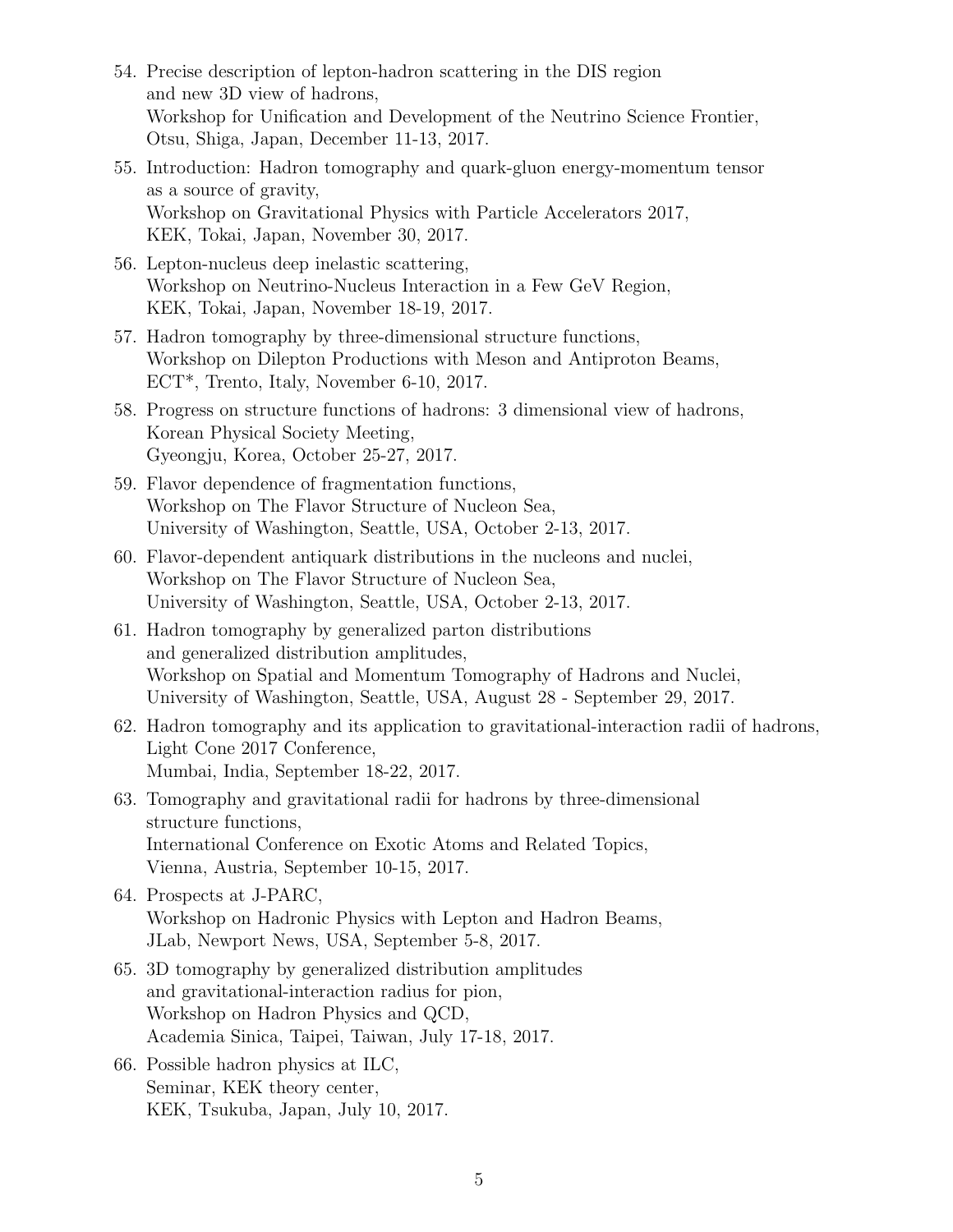- 67. Generalized distribution amplitudes in two-photon process, Meeting on High-Energy QCD and Nucleon Structure, KEK, Tokai, Japan, July 7, 2017.
- 68. Global analysis from DIS to the small- $Q^2$  region, 11th International Workshop on Neutrino-Nucleus Scattering in the Few-GeV Region, Toronto, Canada, June 25-30, 2017.
- 69. Hadron tomography by generalized parton distributions and distribution amplitudes, Hadron Theory Seminar, Nagoya University, Nagoya, Japan, April 20, 2017.
- 70. 3D structure of hadrons by generalized distribution amplitudes, 25th International Workshop on Deep-Inelastic Scattering and Related Topics, Birmingham, UK, April 3-7, 2017.
- 71. Hadron physics at ILC, Meeting on High-Energy QCD and Nucleon Structure, Yamagata University, Yamagata, Japan, March 24, 2017.
- 72. Lepton-nucleus deep inelastic scattering and tensor structure of the deuteron, Meeting on High-Energy QCD and Nucleon Structure, Yamagata University, Yamagata, Japan, March 24, 2017.
- 73. Tensor structure of the deuteron in terms of quark and gluon degrees of freedom, Seminar on Nuclear Physics, Yukawa Institute, Kyoto University, Kyoto, Japan, February 24, 2017.
- 74. Progress on nuclear parton distribution functions, Workshop on Neutrino-Nucleus Reactions from MeV to GeV, KEK, Tokai, Japan, February 21-23, 2017.
- 75. Nuclear PDFs, Workshop on Probing QCD in Photon-Nucleus Interactions at RHIC and LHC: the Path to EIC, University of Washington, Seattle, USA, February 13-17, 2017.
- 76. Polarized structure functions of the spin-1 deuteron, Seminar, KEK Theory Center, KEK, Tsukuba, Japan, February 10, 2017.
- 77. Organizer Welcome, Workshop on Hadron and Nuclear Physics in 2017, KEK, Tsukuba, Japan, January 7-10, 2017.
- 78. Tensor-polarized structure functions for spin-one hadron, Joint CTEQ Meeting and POETIC 7 (7th International Conference on Physics Opportunities at an ElecTron-Ion-Collider), Temple University, Philadelphia, USA, November 14-18, 2016.
- 79. Possible studies of tensor-polarized structure functions for a spin-one hadron at Fermilab Main Injector, Fermilab Theory Seminar, Fermilab, Batavia, USA, September 30, 2016.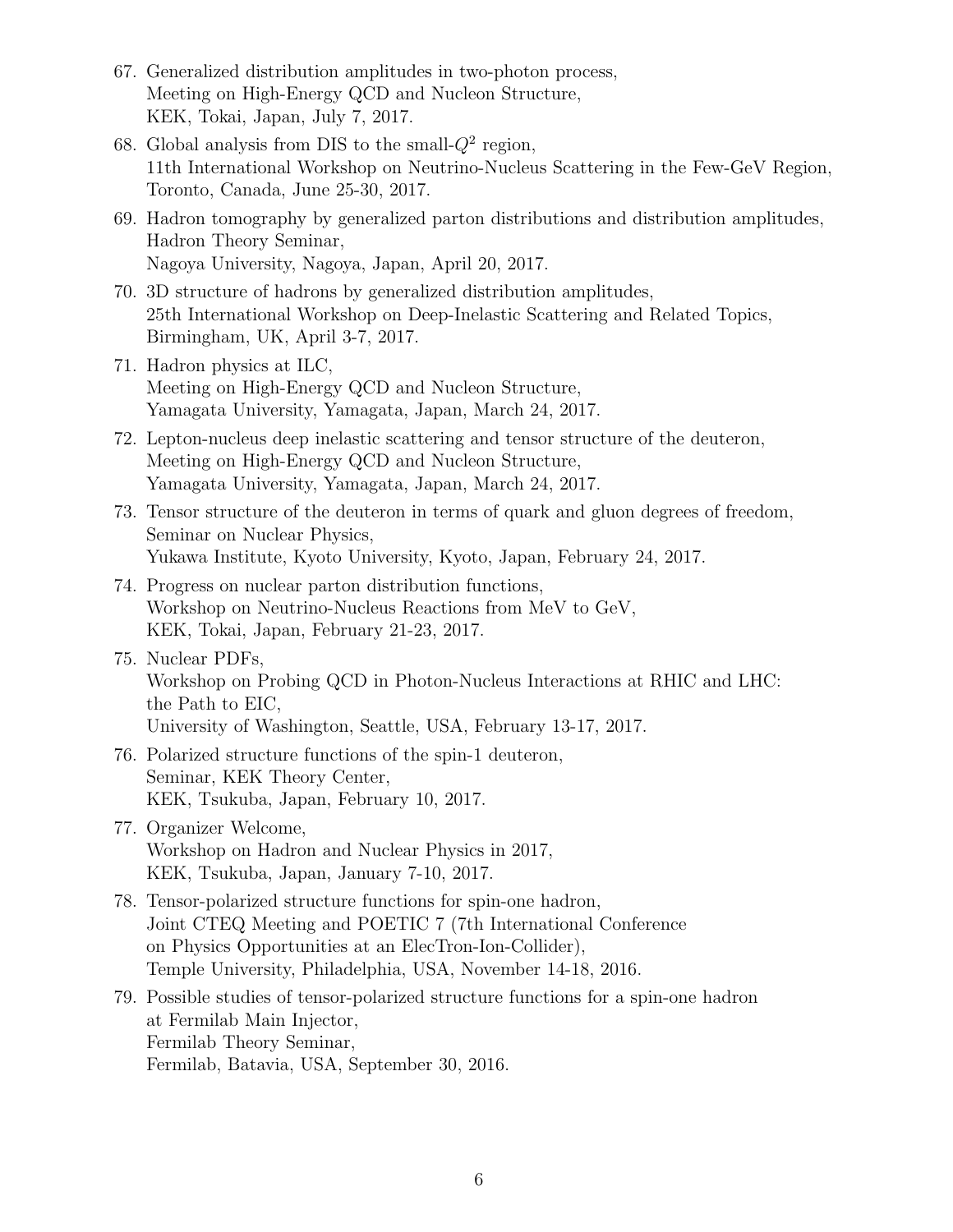- 80. Tensor-polarized structure function  $b_1$  in the standard convolution description for the deuteron, 22nd International Spin Symposium (Spin'16), Champaign, Illinois, USA, September 25-30, 2016.
- 81. Hadron tomography studies by generalized parton distributions and distribution amplitudes, XLVI International Symposium on Multiparticle Dynamics, Jeju Island, South Korea, August 29 - September 2, 2016.
- 82. Possible tomography studies at KEK-B, Workshop on Hadron Tomography, YITP, Kyoto University, Kyoto, Japan, July 31, 2016.
- 83. Exotic-hadron signature by constituent-counting rule in perturbative QCD, 14th International Conference on Meson-Nucleon Physics and the Structure of the Nucleon, Kyoto University, Kyoto, Japan, July 25-30, 2016.
- 84. Constituent-counting rule in photo-production of hyperon resonances, Seminar, KEK Theory Center, KEK, Tsukuba, Japan, April 15, 2016.
- 85. Hadron tomography in high-energy reactions, Seminar, Institute of Physics, Academia Sinica, Taiwan, March 28, 2016.
- 86. Structure functions of hadrons, Fermilab Theory Seminar, Wilson Hall, Fermilab, Batavia, USA, March 9, 2016.
- 87. Greeting: Welcome to the workshop, International Workshop on J-PARC Hadron Physics in 2016, IQBRC, Tokai, Japan, March 2-4, 2016.
- 88. Deep inelastic scattering with tensor polarized deuteron, Workshop on Next-Generation Nuclear Physics with JLab12 and EIC, Florida International University, Miami, USA, February, 10-13, 2016.
- 89. Discussions on shallow and deep inelastic scattering, International Workshop on Neutrino-Nucleus Interactions in the Few-GeV Region, Osaka, Japan, November 16-21, 2015.
- 90. Neutrino-nucleus interactions in DIS region, International Workshop on Neutrino-Nucleus Interactions in the Few-GeV Region, Osaka, Japan, November 16-21, 2015.
- 91. Physics of J-PARC, Cold Dense Nuclear Matter - From Short-Range Nucleon Correlations to Neutron Stars, GSI, Darmstadt, Germany, October 13-17, 2015.
- 92. New spin structure of spin-one deuteron, 10th Circum-Pan-Pacific Spin Symposium on High Energy Spin Physics, Academia Sinica, Taipei, Taiwan, October 5-8, 2015.
- 93. Progress on nuclear modifications of structure functions, Sixth International Conference on Physics Opportunities at an Electron-Ion Collider, Ecole Polytechnique, Palaiseau, France, September 7-11, 2015.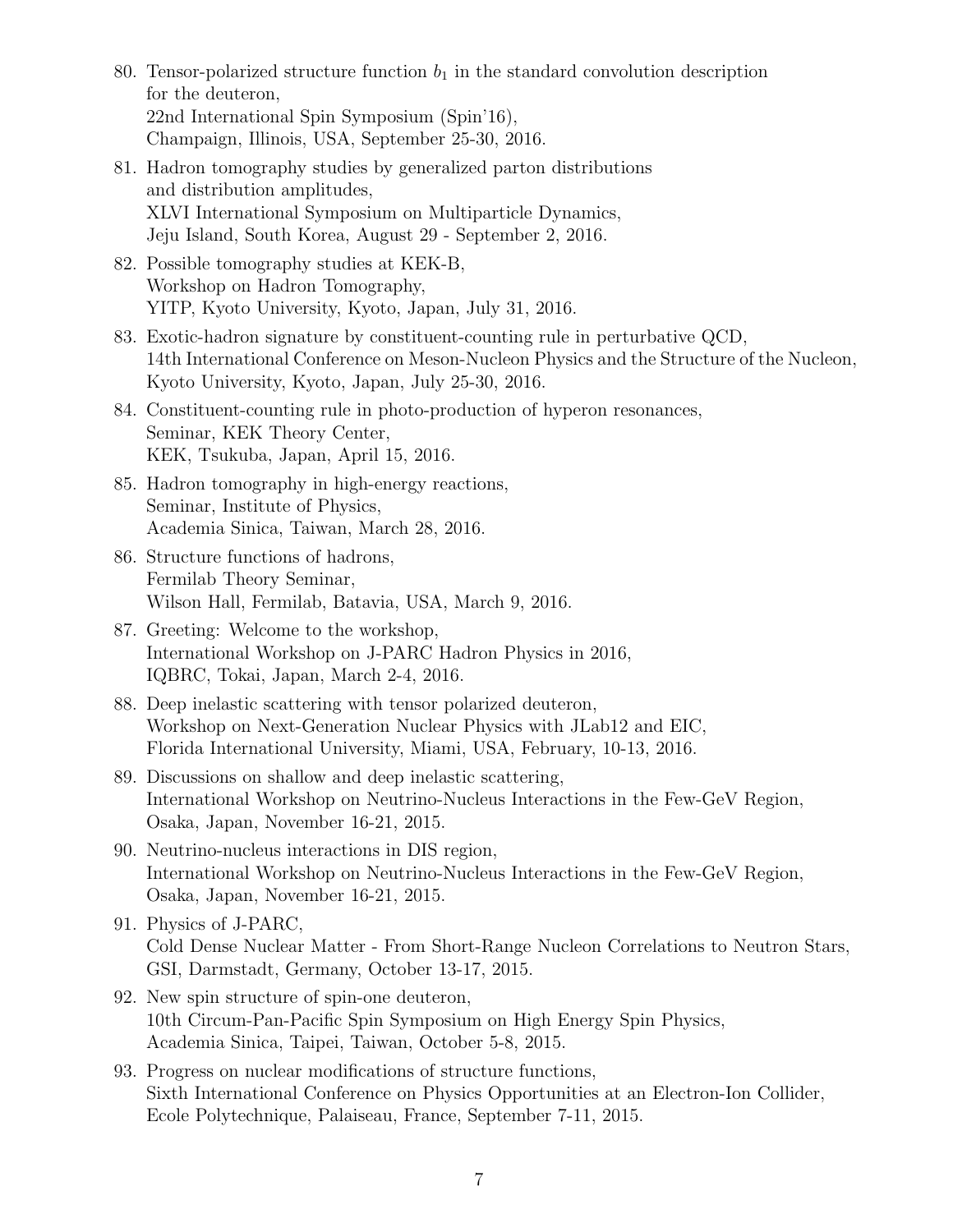- 94. High-energy exclusive reactions for exotic hadrons, Spinfest 2015 Workshop, KEK, Tokai, Japan, July 22-24, 2015.
- 95. Changing world of nuclear physics, IPNS Meeting on Prospects on Particle and Nuclear Physics, KEK, Tsukuba, Japan, May 12, 2015.
- 96. Hadron-structure physics at J-PARC, Nuclear and Particle Physics Seminar, Florida International University, Miami, USA, February 26, 2015.
- 97. Status report on parton distributions in the LHC era, Workshop on Neutrino-Nucleus Reactions from MeV to GeV, KEK, Tokai, Japan, February 19-20, 2015.
- 98. Parton distributions in the LHC era, Seminar, KEK theory center, KEK, Tsukuba, Japan, February 16, 2015.
- 99. Introduction to Department of Particle and Nuclear Physics, School of High-Energy Accelerator Science, Graduate University for Advanced Studies, National Institute of Technology, Ichinoseki College, Ichinoseki, Japan, February 13, 2015.
- 100. Neutrino-nucleus interactions in the DIS region, Workshop on Neutrino Frontier in 2014, Fuji-Yoshida, Japan, December 21-23, 2014.
- 101. Organizer welcome, Workshop on Progress on J-PARC Hadron Physics in 2014, Tokai, Japan, November 30 - December 2, 2014.
- 102. Nuclear PDFs and exclusive reactions for hadron structure, 4th International Workshop on Nucleon Structure at Large Bjorken *x*, Frascati, Italy, November 17-21, 2014.
- 103. Spin Physics at J-PARC, 21st International Symposium on Spin Physics, Peking University, Beijing, China, October 20-24, 2014.
- 104. 3D structure of hadrons by high-energy exclusive processes, Fourth Joint Meeting of the Nuclear Physics Divisions of the American Physical Society and The Physical Society of Japan, Waikoloa, Hawaii, USA, October 7-11, 2014.
- 105. Studies of exotic hadrons by high-energy exclusive reactions and high-energy hadron physics at J-PARC, Seminar of High-Energy Theory Group, Academia Sinica, Taipei, Taiwan, August 22, 2014.
- 106. NuTeV measurement on structure functions, Meeting on Neutrino-Nucleus Reactions from MeV to GeV, KEK, Tokai, Japan, August 6, 2014.
- 107. Internal structure of exotic hadrons by high-energy exclusive reactions, 2nd International Symposium on Science at J-PARC, Tsukuba International Congress Center, Tsukuba, Japan, July 12-15, 2014.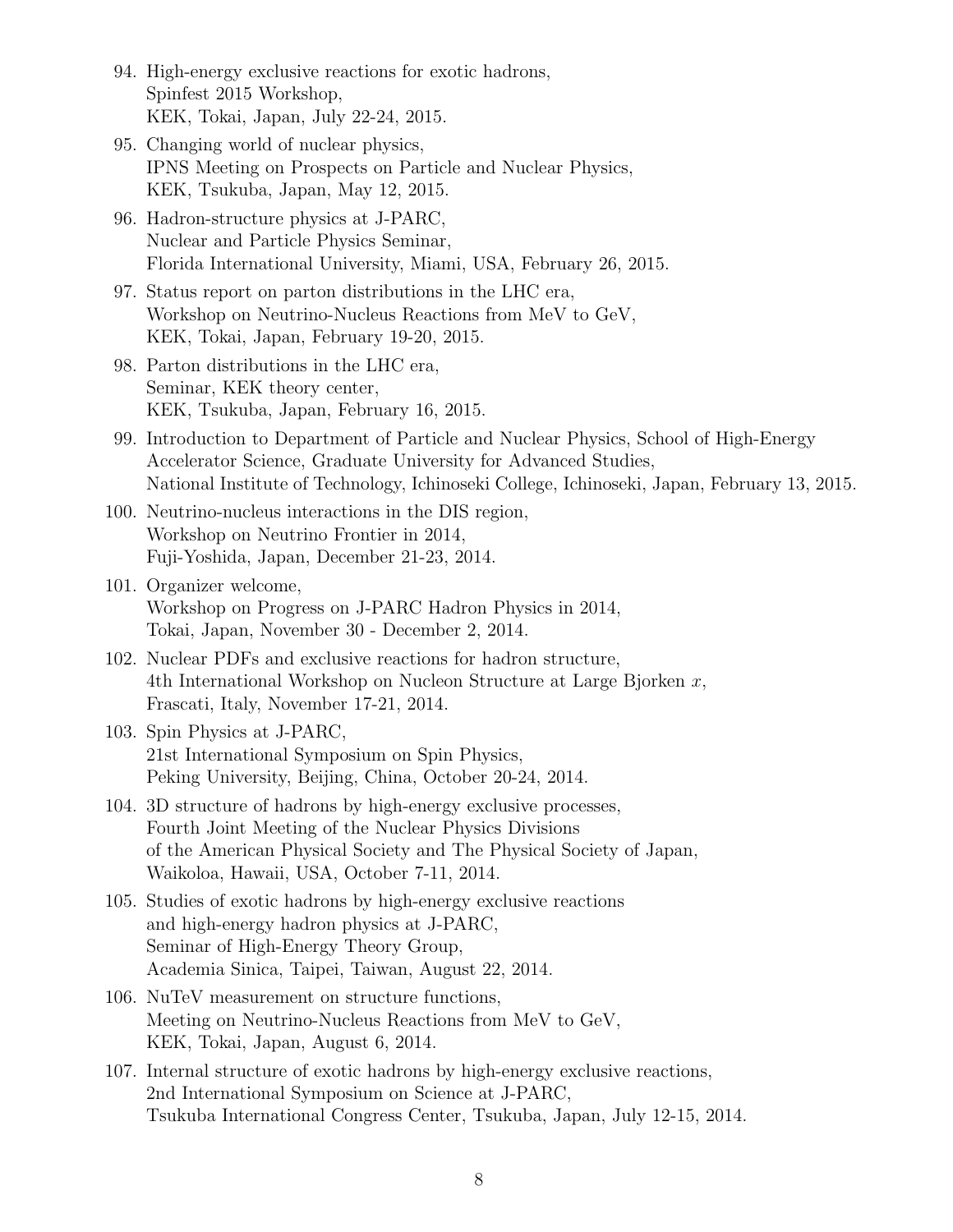- 108. Hadron physics and J-PARC, High Energy Accelerator Science Seminar, KEK, Tsukuba, Japan, June 25, 2014.
- 109. Clustering structure of nuclei in deep inelastic processes, 3rd International Workshop on State of the Art in Nuclear Cluster Physics, Kanto Gakuin University, Yokohama, Japan, May 26-30, 2014.
- 110. Tensor polarized distribution functions, Tensor Polarized Solid Target Workshop, JLab, Newport News, USA, March 10-12, 2014.
- 111. Hadron-structure physics at J-PARC, KEK Theory Center Workshop on High-Energy QCD and Nucleon Structure, KEK, Tokai, Japan, March 7 -8 , 2014.
- 112. Tomography of hadrons in high-energy exclusive processes, Workshop on Studies of 3D Structure of Nucleon, University of Washington, Seattle, USA, February 24-28, 2014.
- 113. J-PARC theory activities, KEK Theory Center Workshop on J-PARC Hadron Physics in 2014, KEK, Tokai, Japan, February 10-12, 2014.
- 114. Neutrino interactions in DIS region, Workshop on Toward unified Description of Lepton-Nucleus Reactions from MeV to GeV region, KEK, Tokai, Japan, February 9, 2014.
- 115. Possible hadron-structure studies at J-PARC, Workshop on Exploring Hadron Structure with Tagged Structure Functions, JLab, Newport News, USA, January 16-18, 2014.
- 116. Nuclear parton distribution functions, Meeting on Neutrino-Nucleus Reactions from MeV to GeV, KEK, Tokai, Japan, December 25-26, 2013.
- 117. Update on determination of fragmentation functions, Indiana-Illinois Workshop on Fragmentation Functions, Bloomington, Indiana University, USA, December 12-14, 2013.
- 118. Overview of nuclear parton distribution functions, Workshop INT-13-54W on Neutrino-Nucleus Interactions for Current and Next Generation Neutrino Oscillation Experiments, INT, University of Washington, USA, December 3-13, 2013.
- 119. Exclusive production of exotic-meson pair in two-photon processes, Autumn Japan-Physical-Society Meeting in 2013, Kochi University, Kochi, Japan, September 20-23, 2013.
- 120. Neutrino reaction at high energies, Workshop on Neutrino-Nucleus Reactions from MeV to GeV, KEK, Tokai, Japan, August 3, 2013.
- 121. Studies of exotic hadrons by high-energy exclusive reactions, 12th Asia Pacific Physics Conference, Makuhari Messe, Chiba, Japan, July 14-19, 2013.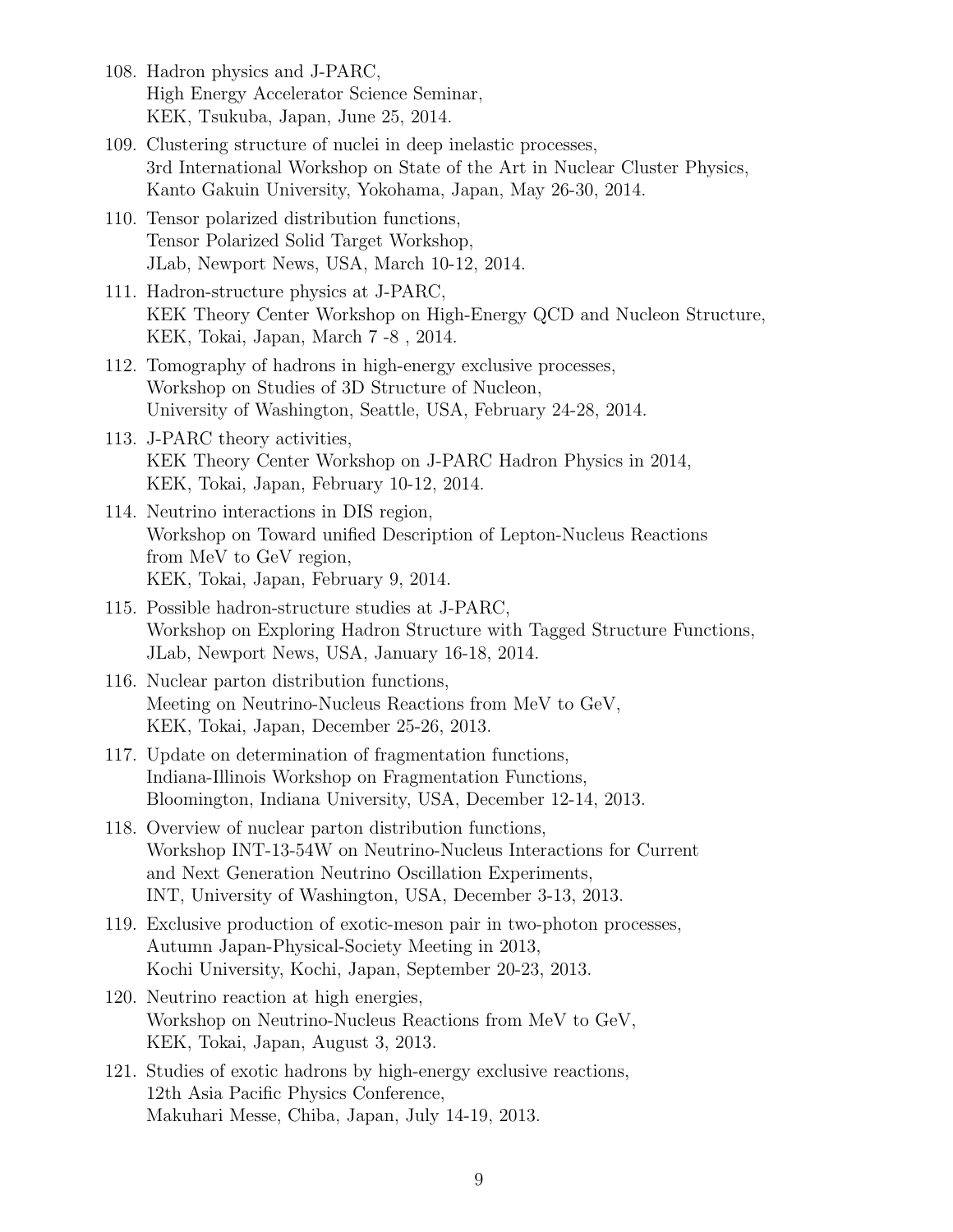- 122. New developments of tensor-structure studies in terms of quark-gluon degrees of freedom, Workshop on the Importance of Tensor interactions in Nuclear and Hadron structures, RCNP, Osaka University, Japan, July 11-12, 2013.
- 123. Flavor structure of the light-quark sea in nucleons and possible J-PARC projects, Workshop on Flavor Structure of the Nucleon Sea, ECT\*, Trento, Italy, July 1-5, 2013.
- 124. Introduction to J-PARC theory activities, J-PARC Theory Meeting, KEK, Tokai, Japan, May 11, 2013.
- 125. Global analysis of meson fragmentation functions, Spring Japan-Physical-Society Meeting in 2013, Hiroshima University, Higashi-Hiroshima, Japan, March 26-29, 2013.
- 126. High-momentum beamline projects at J-PARC, Workshop on Nuclear Structure and Dynamics at Short Distances, INT, University of Washington, Seattle, USA, February 11-22, 2013.
- 127. Tensor structure of the deuteron and nuclear structure functions, Workshop on Nuclear Structure and Dynamics at Short Distances, INT, University of Washington, Seattle, USA, February 11-22, 2013.
- 128. Hadronic structure studies at J-PARC, Workshop on Future Prospects of Hadron Physics at J-PARC and Large Scale Computational Physics in 2013, IQBRC, Tokai, Japan, February 11-13, 2013.
- 129. J-PARC theory activities, Workshop on Future Prospects of Hadron Physics at J-PARC and Large Scale Computational Physics in 2013, IQBRC, Tokai, Japan, February 11-13, 2013.
- 130. Introduction to hadron physics with high-momentum hadron beams, Workshop on Hadron Physics with High-Momentum Hadron Beams at J-PARC in 2013, KEK, Tsukuba, Japan, January 15-18, 2013.
- 131. Neutrino reaction in the DIS region, Workshop on Neutrino-Nucleus Reactions from MeV to GeV, KEK, Tokai, Japan, December 2-4, 2012.
- 132. Studies of internal structure of exotic hadrons by fragmentation functions, Workshop on Fragmentation Functions and QCD 2012, Riken, Wako, Japan, November 9-11, 2012.
- 133. Internal structure of hadrons in two-photon processes, Workshop on QCD in Two-Photon Process, Academia Sinica, Taipei, October 2-4, 2012.
- 134. Tensor structure of the deuteron in the 2010's in terms of quark degrees of freedom, RIKEN Workshop on Hadron Phenomenology and Lattice QCD, Riken, Wako, Japan, August 21, 2012.
- 135. High-energy hadron physics at J-PARC, Workshop on Physics at the High-Momentum Beam Line, KEK, Tsukuba, Japan, August 2, 2012.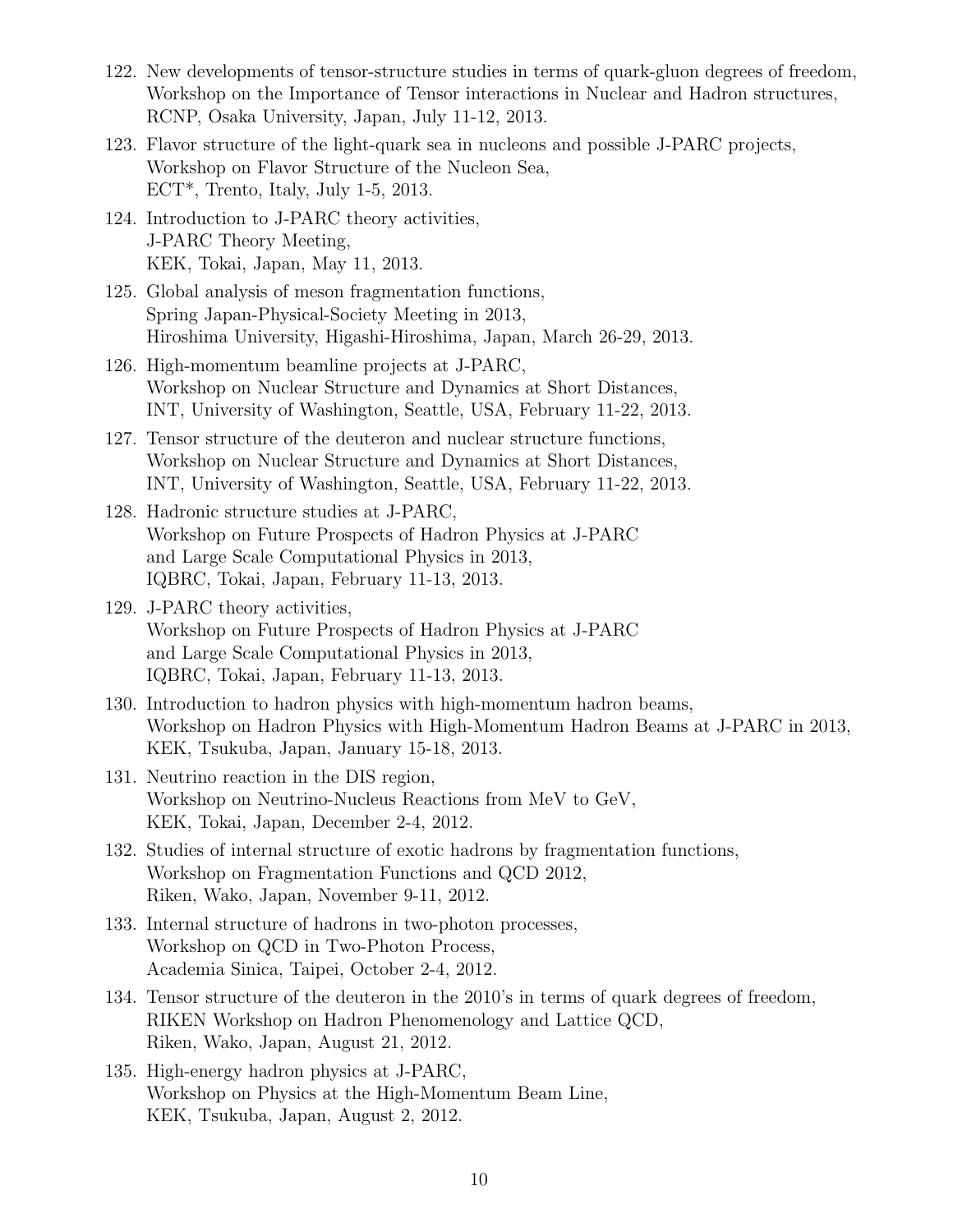- 136. Neutrino-nucleus structure functions at  $Q^2 \to 0$ , Meeting on Neutrino-Nucleus Reactions from MeV to GeV, Department of Physics, Osaka University, Japan, May 25, 2012.
- 137. Studies of hadron structure at high-momentum beamlines of J-PARC, Workshop on Physics of High-Momentum Beamlines at J-PARC, KEK, Tsukuba, Japan, May 16-17, 2012.
- 138. Neutrino Deep Inelastic Scattering, Workshop on Neutrino-Nucleus Reactions from MeV to GeV, KEK, Tokai, Japan, March 19-21, 2012.
- 139. Welcome to J-PARC theory activities, Workshop on Future Prospects of Hadron Physics at J-PARC and Large Scale Computational Physics, IQBRC, Tokai, Japan, February 9-11, 2012.
- 140. Deep inelastic scattering: nuclear parton distribution functions, Workshop on Neutrino-Nucleus Reactions from MeV to GeV, KEK, Tokai, Japan, December 17-18, 2011.
- 141. Introduction to J-PARC Branch, KEK Theory Center, Workshop on Hadron-Nuclear Theory at J-PARC, KEK, Tokai, Japan, December 16-17, 2011.
- 142. Nuclear parton distribution functions, Workshop on Short Range Correlations in Nuclei and Hard QCD Phenomena, ECT\*, Trento, Italy, November 14-18, 2011.
- 143. Theoretical test of CDF dijet anomaly, 150th Friendship Anniversary Workshop between Germany and Japan on Modern Trends in Quantum Chromodynamics, DESY, Zeuthen, Germany, October 3-5, 2011.
- 144. CDF W+2jet anomaly and parton distribution functions, Autumn Japan-Physical-Society Meeting in 2011, Hirosaki University, Japan, September 16-19, 2011.
- 145. Overview on the Symposium, Symposium on Toward Understanding of Three-Dimensional Structure of the Nucleon: Roles of Antiquarks, Gluons, and Angular Momenta, Autumn Japan-Physical-Society Meeting in 2011, Hirosaki University, Japan, September 16-19, 2011.
- 146. Unpolarized and polarized parton distributions in the nucleon and nuclei, 8th Circum-Pan-Pacific Symposium on High Energy Spin Physics, Cairns, Australia, June 20-24, 2011.
- 147. Introduction to theory group in Department of Particle and Nuclear Studies, Meeting for Graduate University for Advanced Studies, Umeda-Sky-Building, Osaka, Japan, June 16, 2011.
- 148. Preparation of Tokai J-PARC theory activities, Workshop on Hadron-Nuclear Physics at J-PARC, KEK, Tsukuba, Japan, June 10-11, 2011.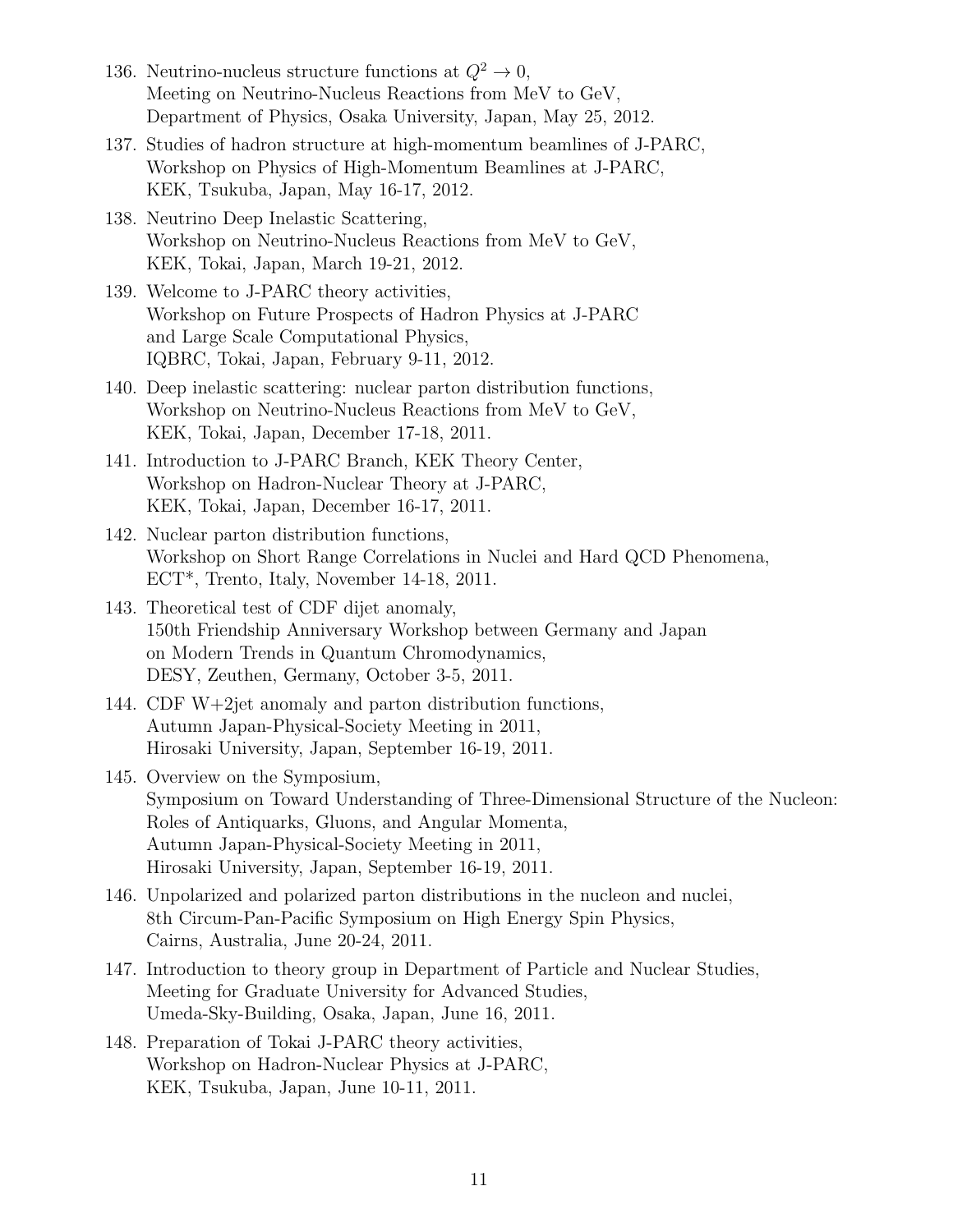- 149. Nucleon structure studies at J-PARC, Meeting on Nucleon-Structure Studies for Future Vision of Nuclear Physics in Japan, KEK, Tsukuba, Japan, February 14, 2011.
- 150. Situation of J-PARC, Workshop on Nuclear theory at J-PARC, Tamachi, Tokyo, Japan, February 2, 2011.
- 151. Clustering effects for explaining an anomalous JLab result on the beryllium-9 structure function, International Conference on the Structure of Baryons, Osaka, Japan, December 7-11, 2010.
- 152. Possibilities of hadron-structure studies at J-PARC, Workshop on Development of Polarized Targets, KEK, Tsukuba, Japan, November 5, 2010.
- 153. Global fits of nuclear PDFs, 3rd International Workshop on Nucleon Structure at Large Bjorken *x*, Newport News, Virginia, USA, October 13-15, 2010.
- 154. HKN nuclear PDFs, Workshop on Gluons and the Quark Sea at High Energies: Distributions, Polarization, Tomography, INT, University of Washington, Seattle, USA, September 13 - November 19, 2010.
- 155. Tensor-polarized quark distributions in a spin-one hadron, Workshop on Gluons and the Quark Sea at High Energies: Distributions, Polarization, Tomography, INT, University of Washington, Seattle, USA, September 13 - November 19, 2010.
- 156. Quark distribution functions in tensor-polarized deuteron, Autumn Japan-Physical-Society Meeting in 2010, Kyushu Institute of Technology, Kitakyushu, Japan, September 11-14, 2010.
- 157. Plans for hadronic structure studies at J-PARC, 24th International Nuclear Physics Conference, Vancouver, Canada, July 4-9, 2010.
- 158. Exotic hadrons from fragmentation functions, Workshop on Exotics from Heavy Ion Collisions, YITP, Kyoto, Japan, May 17-30, 2010.
- 159. High-energy hadron physics at J-PARC, Workshop on Physics with the Extension of the Hadron Hall, KEK, Tsukuba, Japan, March 6-7, 2010.
- 160. Determination of fragmentation functions and proposal for exotic-hadron search, Workshop on New Frontiers in QCD 2010 - Exotic Hadron Systems and Dense Matter -, YITP, Kyoto, Japan, February 18 - March 19, 2010.
- 161. Future studies: Nuclei at GSI and J-PARC, Workshop on High Energy Nuclear Physics and QCD, FIU, Miami, USA, February 3-6, 2010.
- 162. Nucleon spin structure and generalized parton distributions in hadronic reactions, Workshop on High Energy Nuclear Physics and QCD, FIU, Miami, USA, February 3-6, 2010.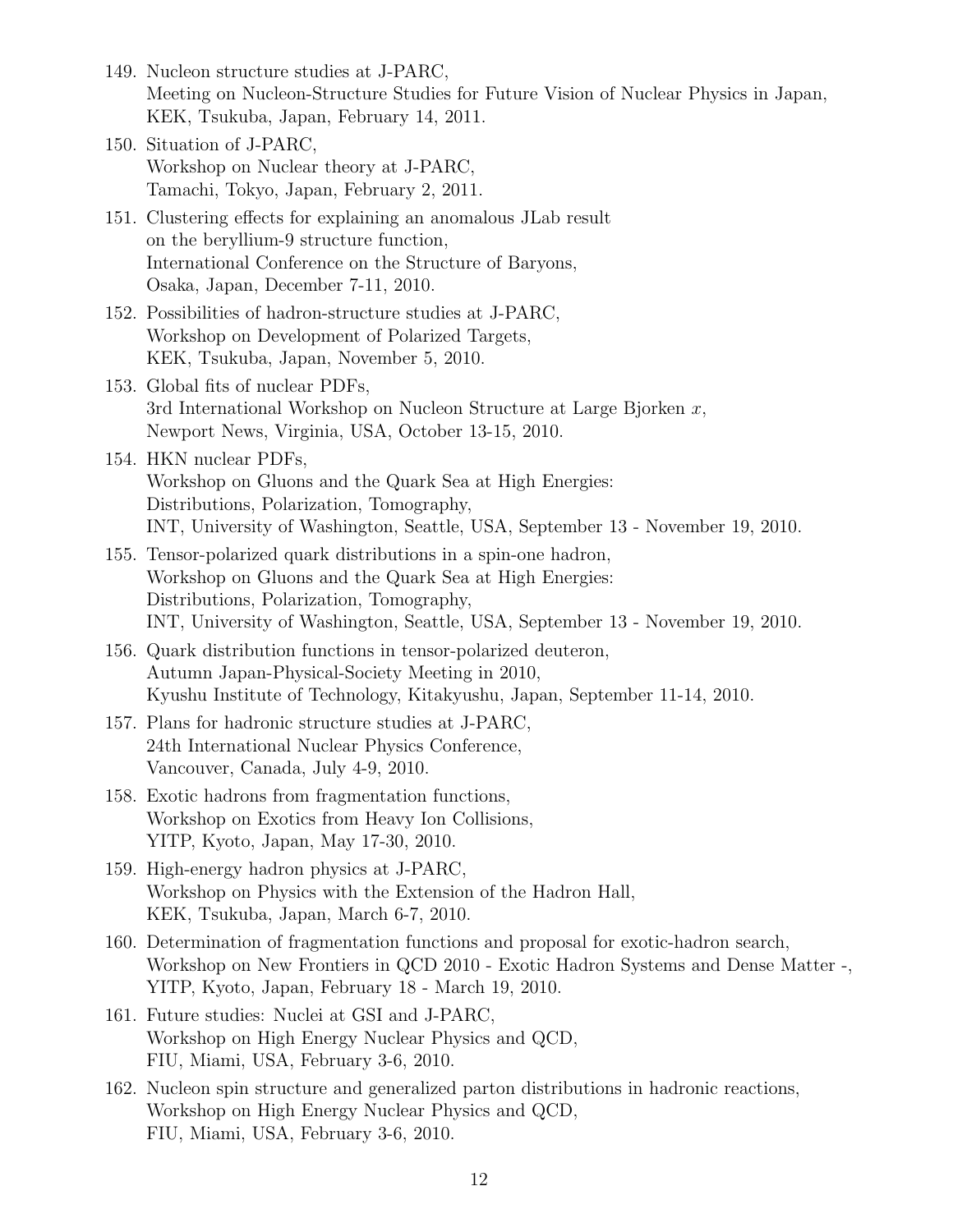- 163. Development of nucleon-spin structure studies by high-energy proton reactions, Project Debriefing Sessions, Hayama Center for Advanced Studies, Shonan Kokusaimura Center, Hayama, Japan, January 14-15, 2010.
- 164. Possible studies of structure functions at JLab, Workshop on the Jefferson Laboratory Upgrade to 12 GeV, INT, Seattle, USA, September 14 - November 20, 2009.
- 165. Determination of nuclear PDFs in the EIC era, Workshop on Physics at a High Energy Electron Ion Collider, INT, Seattle, USA, October 19-23, 2009.
- 166. Tensor structure in high-energy proton-deuteron reactions, Workshop on Short-Range Correlations and Tensor Structure at J-PARC, KEK, Tsukuba, Japan, September 25, 2009.
- 167. Possible spin physics at J-PARC, Berkeley Summer Program on Nucleon Spin Physics, LBL, Berkeley, California, USA, June 1-12, 2009.
- 168. Current status of parton distribution functions in the nucleon and nuclei, International Workshop on Quantum Chromodynamics from Colliders to Super-High Energy Cosmic Rays, ICTP, Trieste, Italy, May 15-29, 2009.
- 169. Nuclear effects in neutrino-nucleus DIS, Sixth International Workshop on Neutrino-Nucleus Interactions in the Few-GeV Region, Sitges, Barcelona, Spain, May 18-22, 2009.
- 170. Introduction to parton distribution functions in the nucleon and nuclei, Workshop on New Interaction Code For Cosmic Air Shower, ICRR, Kashiwa, Japan, December 26, 2008
- 171. Parton distribution functions in nuclei, Nuclear Theory seminar, Tokyo University of Science, Noda, Chiba-ken, Japan, October 14, 2008.
- 172. High-energy hadron physics at J-PARC, Workshop on Future Projects on Hadron Physics at J-PARC, Riken, Wako, Japan, September 1-2, 2008.
- 173. Discussions on Nucleon structure, Workshop on Physics at J-PARC: New Aspect of Hadron and Nuclear Physics, KEK, Tsukuba, Japan, August 7-9, 2008.
- 174. Parton distribution functions in the nucleon and nuclei, Nuclear Theory Seminar, Tokyo University of Science, Noda, Chiba, Japan, June 24, 2008.
- 175. AAC global analysis, Joint Illinois-MIT-RBRC Workshop on Gluon Polarization in the Nucleon, Urbana, Illinois, USA, June 16-17 2008.
- 176. Hard hadron reactions at J-PARC, Nuclear Medium Effects on the Quark and Gluon Structure of Hadrons, ECT<sup>\*</sup>, Trento, Italy, June 3-7, 2008.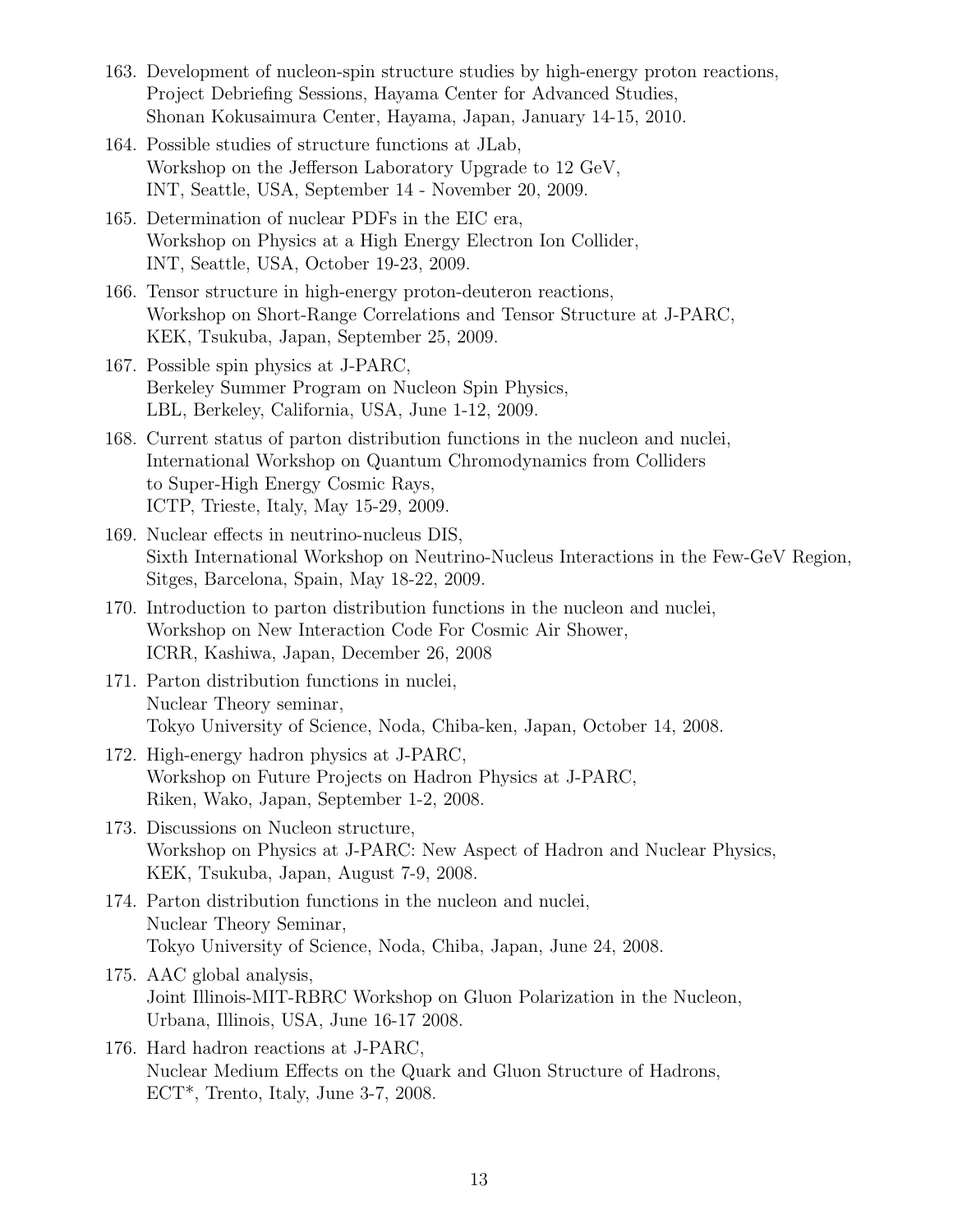- 177. Parametrization of nuclear parton distribution functions, Nuclear Medium Effects on the Quark and Gluon Structure of Hadrons, ECT\*, Trento, Italy, June 3-7, 2008.
- 178. High-energy hadron physics at J-PARC, Sixth International Conference on Perspectives in Hadronic Physics, ICTP, Miramare-Trieste, Italy, May 12-16, 2008.
- 179. Structure functions in the nucleon, Workshop on Ultra-High Energy Cosmic Rays and Hadron Structure 2008, KEK, Tsukuba, Japan, April 25-26, 2008.
- 180. High-energy hadron physics at J-PARC, J-PARC Meeting for Spin and Hadron Physics, Riken, Wako, Japan, April 7-8, 2008.
- 181. Possible studies of high-energy hadron structure at J-PARC, 4th International Workshop on Nuclear and Particle Physics at J-PARC, Mito Plaza Hotel, Mito, Japan, March 5-7, 2008.
- 182. HKNS fragmentation functions and proposal for exotic-hadron search, Workshop on Parton Fragmentation Processes in the Vacuum and in the Medium, ECT\*, Trento, Italy, February 25-29, 2008.
- 183. Nuclear modifications of parton distribution functions, Workshop on Description of Lepton-Nucleus Reactions, KEK, Tsukuba, Japan, December 22, 2007.
- 184. Global analysis of polarized parton distribution functions by Asymmetry Analysis Collaboration, Workshop on Global Analysis of Polarized RHIC and DIS Data, BNL, Upton, USA, October 8, 2007.
- 185. Hadron physics at the 50 GeV proton beam at J-PARC, International Workshop on Dense and Cold Nuclear Matter and Hard Exclusive Processes, Ghent University, Ghent, Belgium, August 20-24, 2007.
- 186. Determination of parton distribution functions in nuclei, International Workshop on Dense and Cold Nuclear Matter and Hard Exclusive Processes, Ghent University, Ghent, Belgium, August 20-24, 2007.
- 187. Global NLO analysis of nuclear parton distribution functions, 9th International Workshop On Neutrino Factories, Superbeams and Betabeams, Okayama, Japan, August 6-11, 2007.
- 188. Global analysis for determining fragmentation functions and their uncertainties, XLIInd Rencontres de Moriond QCD and High Energy Hadronic Interactions, La Thuile, Italy, March 17-24, 2007.
- 189. Recent progress on the determination of nuclear parton distribution functions, Workshop on From RHIC to LHC: Achievements and Opportunities, University of Washington, Seattle, USA, September 25 - December 8, 2006.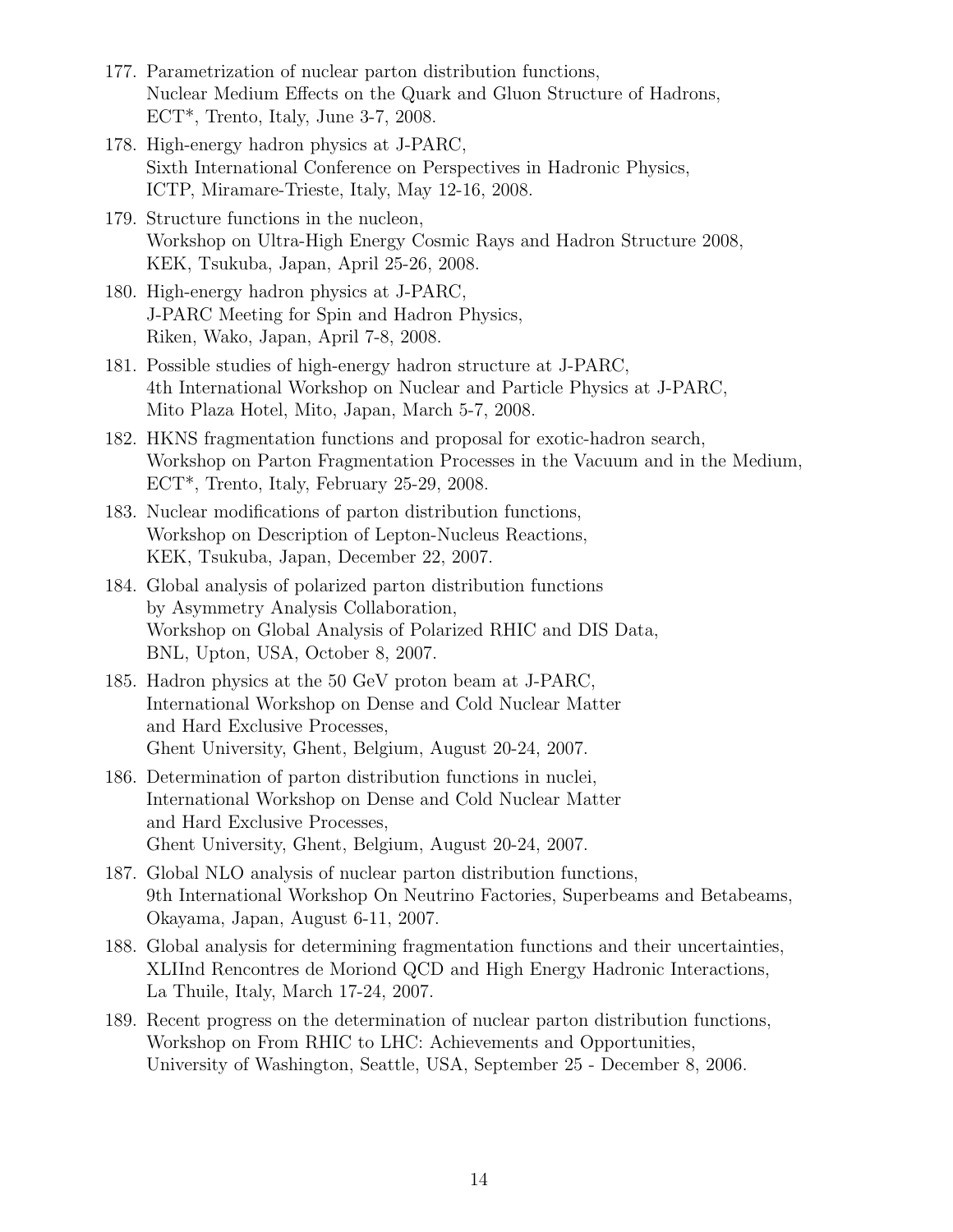- 190. Hadron physics at J-PARC, Fifth International Conference on Perspectives in Hadronic Physics: Particle-Nucleus and Nucleus-Nucleus Scattering at Relativistic Energies, ICTP, Trieste, Italy, May 22 - 26, 2006.
- 191. Global analysis for nuclear PDFs, Workshop on Intersections of Nuclear Physics with Neutrinos and Electrons, JLab, Newport News, USA, May 4-5, 2006.
- 192. Global analysis for determining parton distribution functions in nuclei, XIV International Workshop on Deep Inelastic Scattering, Tsukuba, Ibaraki, Japan, April 20-24, 2006.
- 193. Tensor structure of the deuteron in Drell-Yan processes, Workshop on Hadron Structure at J-PARC, KEK, Tsukuba, Japan, November 30 - December 2, 2005.
- 194. A possible nuclear effect on the NuTeV  $\sin^2 \theta_W$  anomaly, XVIIth Particles and Nuclei International Conference, Santa Fe, New Mexico, USA, October 24-28, 2005.
- 195. Global analysis for determining polarized parton distribution functions in the nucleon, XVIIth Particles and Nuclei International Conference, Santa Fe, New Mexico, USA, October 24-28, 2005.
- 196. Parton distribution functions in the nucleon and nuclei, Nuclear Theory Seminar, Tokyo University, Komaba, Tokyo, Japan, October 12, 2005.
- 197. Determination of nuclear parton distribution functions and their uncertainties, 2nd Joint Meeting of the Nuclear Physics Divisions of the APS and The Physical Society of Japan, Maui, Hawaii, USA, September 18-22, 2005.
- 198. Determination of parton distribution functions in the nucleon and nuclei, Workshop on Parton Distributions in the 21st Century, University of Washington, Seattle, USA, November 18-20, 2004.
- 199. Nuclear modification of valence-quark distributions and its effects on NuTeV  $\sin^2 \theta_W$  anomaly, 6th International Workshop on Neutrino Factories and Superbeams, Osaka, Japan, July 26 - August 1, 2004.
- 200. AAC analysis of polarized parton distributions with uncertainties, 12th International Workshop on Deep Inelastic Scattering, Strbske-Pleso, Slovakia, April 14-18, 2004.
- 201. Nuclear parton distribution functions and their effects on  $\sin^2 \theta_W$  anomaly, 12th International Workshop on Deep Inelastic Scattering, Strbske-Pleso, Slovakia, April 14-18, 2004.
- 202. Studies of nucleonic and nuclear structure in lepton scattering, 59th Japan-Physical-Society Meeting, Joint Symposium on Nuclear and Nucleonic Reactions with Neutrino and Electron, Kyushu University, Fukuoka, Japan, March 27-30, 2004.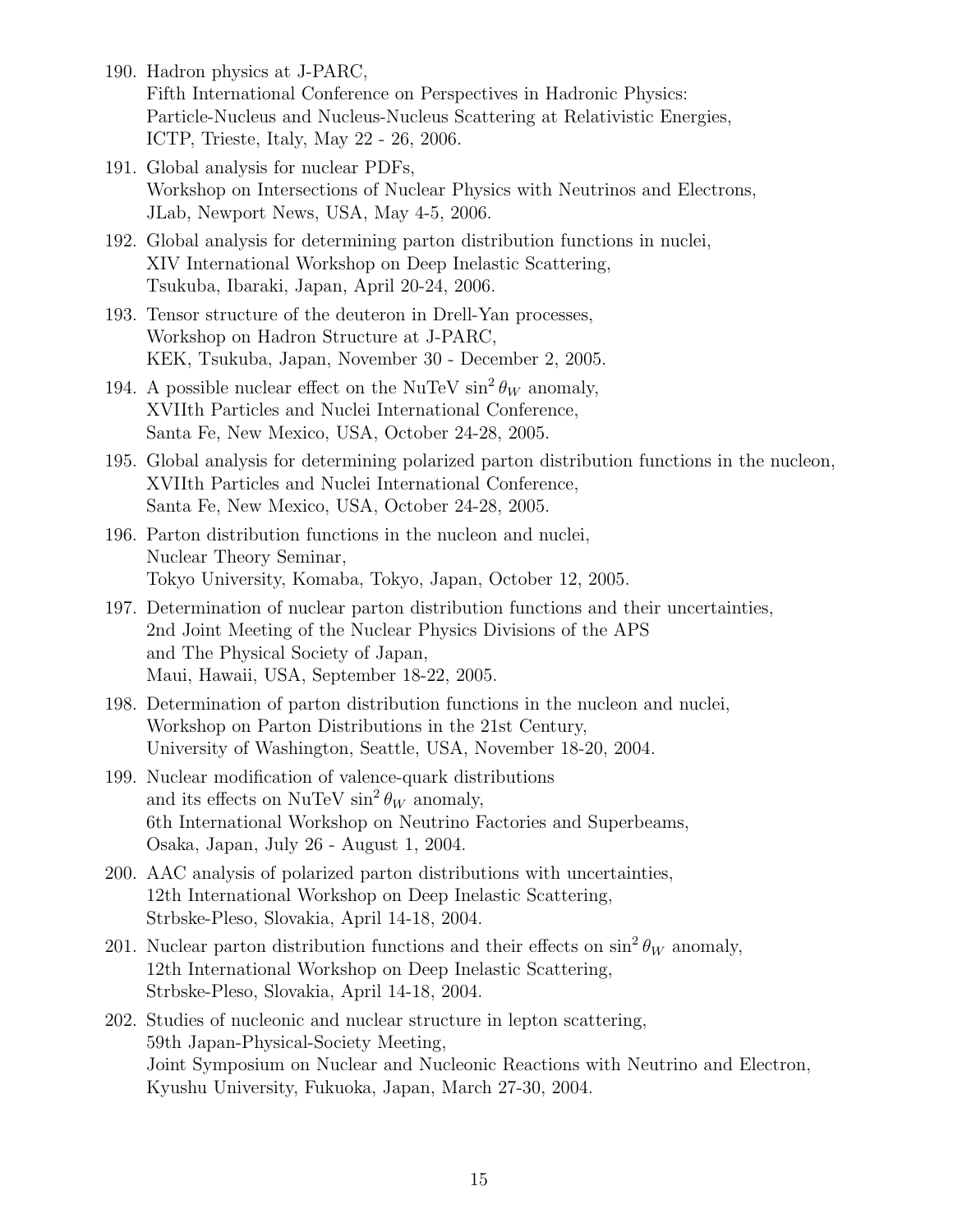- 203. Nuclear parton distribution functions with uncertainties, 3rd International Workshops on Neutrino-Nucleus Interactions in the Few-GeV Region, Gran Sasso, Italy, March 17-21, 2004.
- 204. Polarized PDFs and their future prospects, Japan-US Meeting on High-Energy Spin Physics, Kyoto University, Kyoto, Japan, September 26-27, 2003.
- 205. Determination of parton distribution functions, Generalized Parton Distributions and Hard Exclusive Processes, INT, University of Washington, Seattle, USA, June 23 - August 29, 2003.
- 206. Determination of nuclear parton distribution functions and its effects on heavy-ion reactions, Workshop on the Quark-Gluon Plasma and Heavy-Ion Physics at RHIC and LHC, Tokyo University, Tokyo, Japan, July 25, 2003.
- 207. Neutrino scattering physics at superbeams and neutrino factories, 5th International Workshop on Neutrino Factories and Superbeams, Columbia University, New York, USA, June 5-11, 2003.
- 208. Structure of the nucleon and nuclei in lepton scattering, 4th Workshop on Neutrino Source and its Physics with Muon Storage Ring, Tokyo Metropolitan University, Tokyo, Japan, May 16-17, 2003.
- 209. Nuclear modification of structure functions in lepton scattering, Second International Workshop on Neutrino-Nucleus Interactions in the Few-GeV Region, Irvine, California, USA, December 12-15, 2002.
- 210. Polarized parton distribution functions in the nucleon: AAC analysis, Italy-Japan Symposium on the Origin of Nucleon Spin, Miyazaki, Japan, November 18-19, 2002.
- 211. Polarized light-antiquark flavor asymmetry, Summer Program on Current and Future Directions at RHIC, BNL, USA, August 5-23, 2002.
- 212. Global analysis of nuclear DIS and Drell-Yan data, Summer Program on Current and Future Directions at RHIC, BNL, USA, August 5-23, 2002.
- 213. Summary of working group 3 (Non-oscillation neutrino physics: Physics and detector), Fourth International Neutrino Factory Workshop, Imperial College, London, England, July 1-6, 2002.
- 214. Analysis of  $F_2$  and Drell-Yan data for nuclear parton distribution functions, Fourth International Neutrino Factory Workshop, Imperial College, London, England, July 1-6, 2002.
- 215. WG3 overview (Non-oscillation neutrino physics: Physics and detector), Workshop on Neutrino Source and its Physics with Muon Storage Ring, KEK, Tsukuba, Japan, June 14-15, 2002.
- 216. Possible studies of parton distribution functions at JHF, Workshop on Nuclear Physics at JHF, KEK, Tsukuba, Japan, May 13-14, 2002.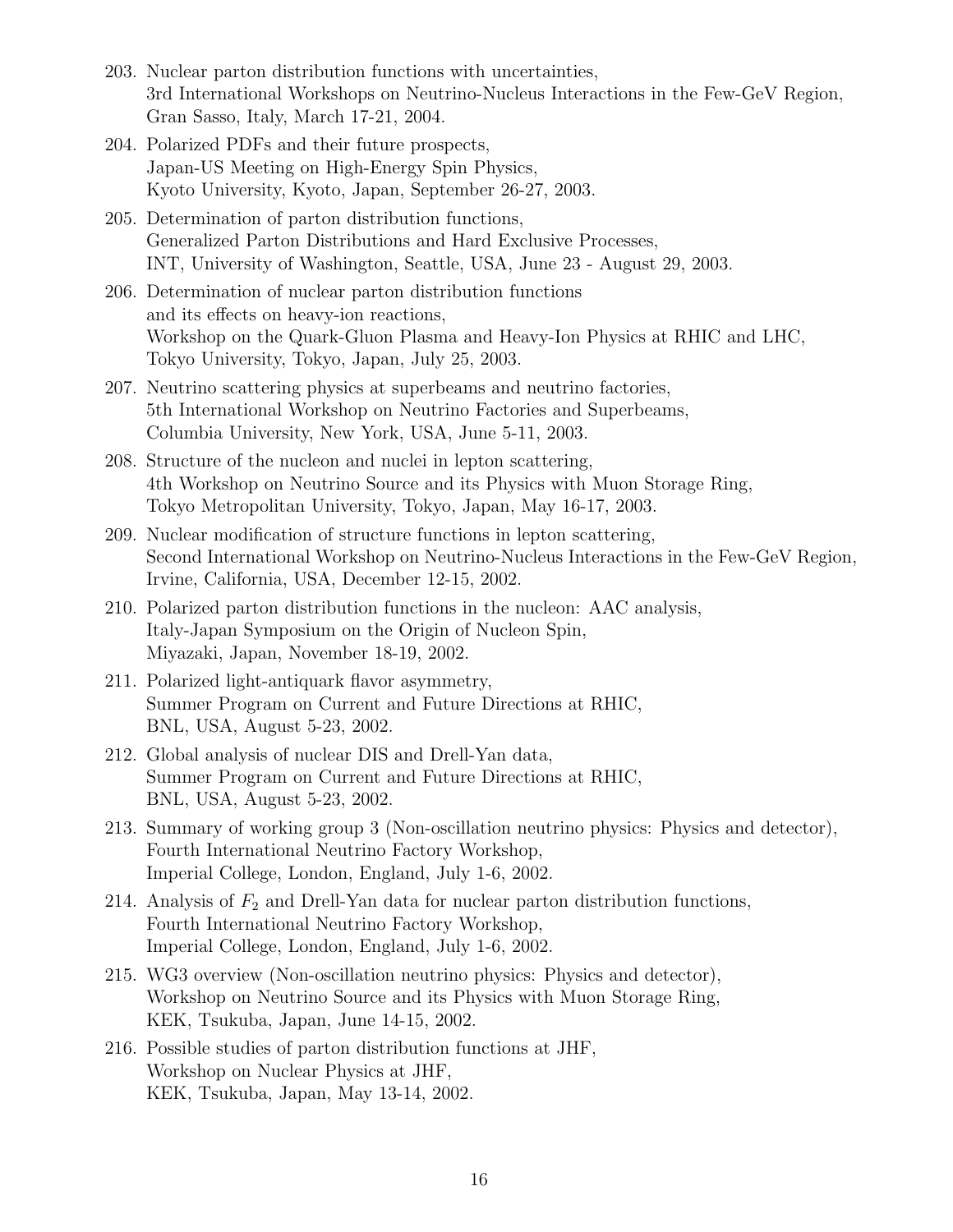- 217. Systematic analysis of nuclear parton distributions, 57th Japan-Physical-Society Meeting, Ritsumeikan University, Kusatsu, Shiga, Japan, March 24-27, 2002.
- 218. Structure functions of the nucleon and nuclei in neutrino reactions, First International Workshop on Neutrino-Nucleus Interactions in the Few GeV Region, KEK, Tsukuba, Japan, December 13-16, 2001.
- 219. Parametrization of parton distribution functions in nuclei, International Symposium on Electromagnetic Interactions in Nuclear and Hadron Physics, RCNP, Osaka, Japan, December 4-7, 2001.
- 220. Parton distributions in the nucleon and nuclei, Workshop on Physics in ep Collision, KEK, Tsukuba, Japan, November 9-10, 2001.
- 221. A model prediction for polarized antiquark flavor asymmetry, 3rd Circum-Pan-Pacific Symposium on High Energy Spin Physics, Beijing, China, October 8-13, 2001.
- 222. Light-antiquark flavor asymmetry in polarized distributions, Topical Workshop on Transverse Spin Physics, DESY-Zeuthen, Germany, July 9-11, 2001.
- 223. Determination of parton distribution functions in nuclei, 6th Workshop on Non-Perturbative Quantum Chromodynamics, Paris, France, June 5-9, 2001.
- 224. Studies of parton distributions at a neutrino factory, Third International Workshop on Neutrino Factories based on Muon Storage Rings, KEK, Tsukuba, Japan, May 24-30, 2001.
- 225. Parton distribution functions in nuclei, 9th International Workshop on Deep Inelastic Scattering, Bologna, Italy, April 27 - May 1, 2001.
- 226. Parametrization of nuclear parton distributions, International Symposium on Nuclear Physics, Mumbai, India, December 18-22, 2000.
- 227. Polarized structure functions of the deuteron, 4th International Spin Physics Symposium, Osaka, Japan, October 16-21, 2000.
- 228. *Q*<sup>2</sup> evolution of transversity distributions: applications, Workshop on Future Transversity Measurements, BNL, New York, USA, September 18-20, 2000.
- 229. Structure-function studies at a neutrino factory, Workshop on Neutrino Factory, KEK, Tsukuba, Japan, September 13-14, 2000.
- 230. Parametrization of polarized parton distributions, XXXVth Rencontres de Moriond "QCD High Energy Hadronic Interactions", Les Arcs, Savoie, France, March 18-25, 2000.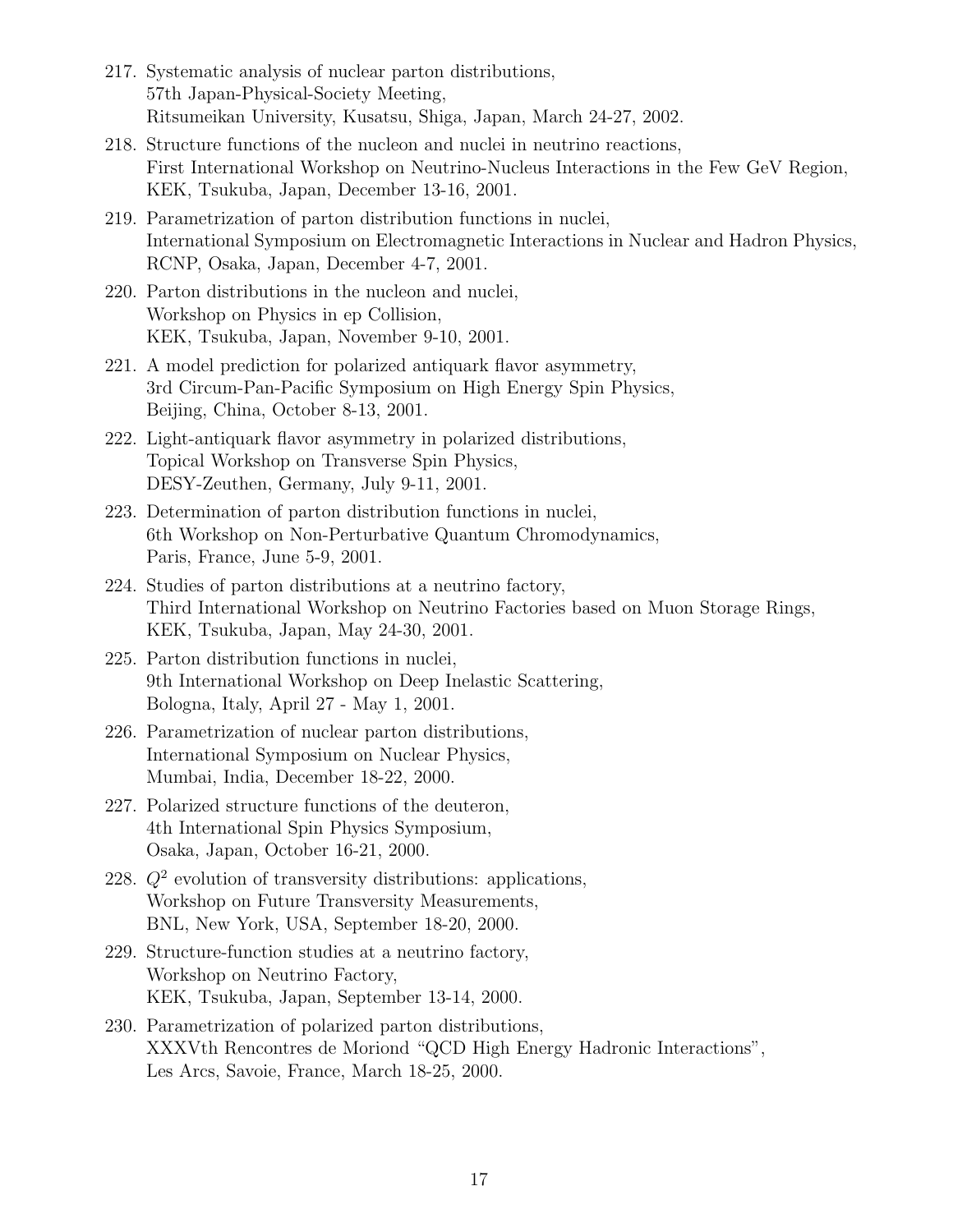- 231. AAC polarized parton distributions, Joint Workshops "Predictions and uncertainties for RHIC spin physics" and "Event generators for RHIC spin physics III", BNL, New York, USA, March 6-31, 2000.
- 232. Possible studies of spin-one nuclei at eRHIC and RHIC, eRHIC Workshop, BNL, USA, December 3-4, 1999.
- 233. Possible studies of parton distributions at JHF: polarized p-d Drell-Yan process, Workshop on Di-lepton Experiments at 50-GeV PS, KEK, Tsukuba, Japan, October 29-30, 1999.
- 234. Polarized proton-deuteron Drell-Yan process, RCNP-TMU Symposium on Spins in Nuclear and Hadronic Reactions, Tokyo Metropolitan University, Tokyo, Japan, October 26-28, 1999.
- 235. Flavor asymmetry of polarized parton distributions in Drell-Yan processes, RHIC Spin Workshop, BNL, USA, October 6-8, 1999.
- 236. Structure functions in polarized proton-deuteron Drell-Yan processes, 7th International Workshop on Deep Inelastic Scattering and QCD, Zeuthen, Germany, April 19-24, 1999.
- 237. Parton-distribution studies in the medium and large-*x* regions, JHF K-Arena Workshop, KEK, Tsukuba, Japan, March 17-19, 1999.
- 238. Unpolarized and polarized parton distributions in nuclei, RIKEN-BNL Workshop on Hard Parton Physics in High Energy Nuclear Collisions, BNL, USA, March 1-5, 1999.
- 239. Probing hadron spin structure with polarized photons, Workshop on The US - Japan Joint Workshop on Probing Hadron Structure with Polarized Photons, Honolulu, Hawaii, USA, February 22-25, 1999.
- 240. Polarized proton-deuteron Drell-Yan processes and parton distributions, KEK-Tanashi International Symposium on Physics of Hadrons and Nuclei, Tokyo, Japan, December 14-17, 1998.
- 241. Polarized proton-deuteron Drell-Yan processes, Riken Winter School on Structure of Hadrons – Introduction to QCD Hard Process, Shimoda, Japan, December 9-12, 1998.
- 242. Polarized proton-deuteron Drell-Yan processes, Workshop on Recent and Future Studies on the Nucleon Spin, Nagoya, Japan, November 24, 1998.
- 243. Transversity distributions and spin asymmetries, 13th International Symposium on High Energy Spin Physics, Protvino, Russia, September 8-12, 1998.
- 244. Studies of transversity distributions at RHIC, Workshop on RHIC-Spin Physics, BNL, USA, April 27-29, 1998.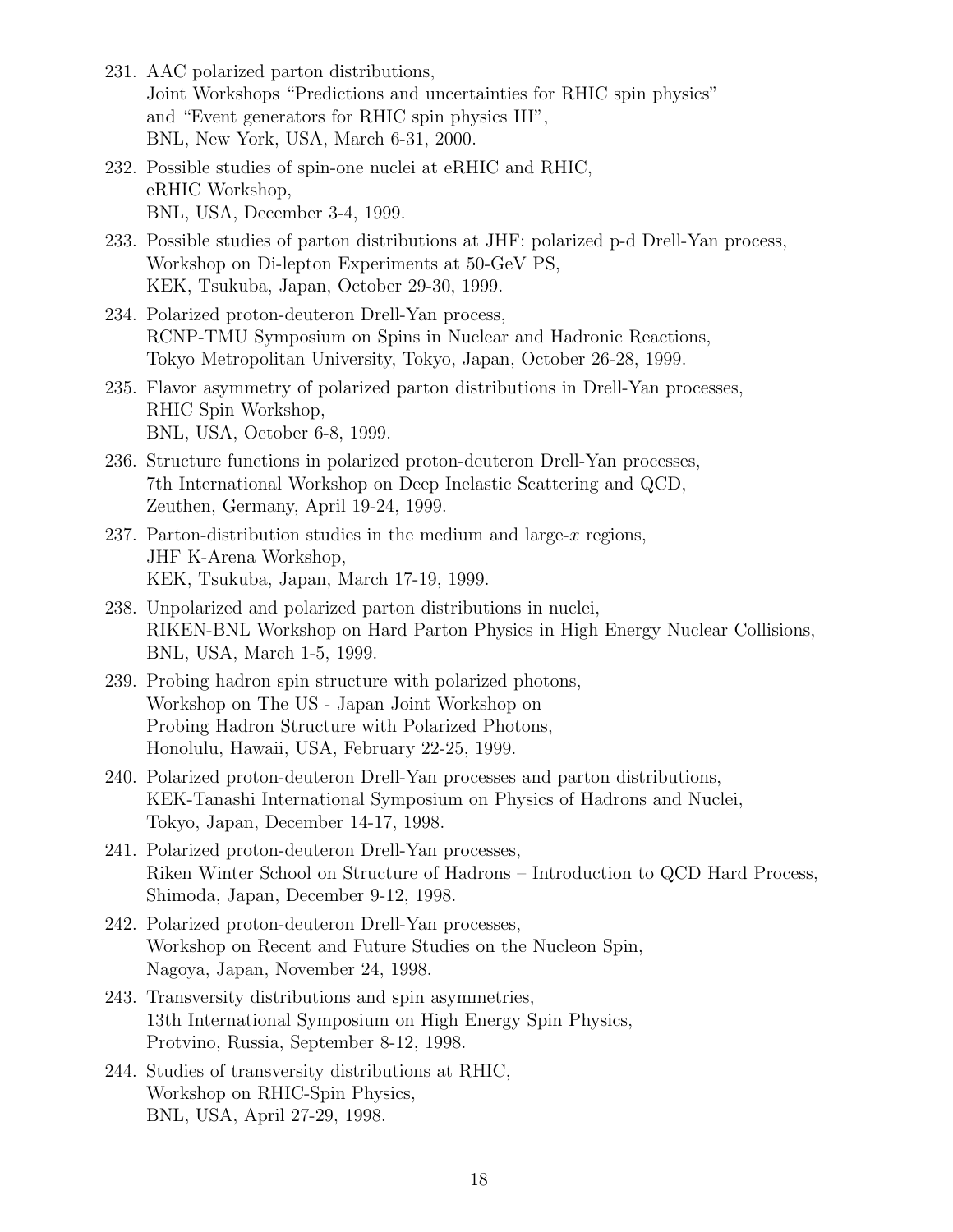- 245. Spin asymmetries at RHIC and polarized parton distributions, 6th International Workshop on Deep Inelastic Scattering and QCD, Brussels, Belgium, April 4-8, 1998.
- 246. Parton distributions: parametrization and possible studies at JHF, Weekly Nuclear Theory Seminar, KEK, Tanashi, Tokyo, Japan, March 11, 1998.
- 247. Studies of structure functions at a low-energy facility, Workshop on Future Plan at RCNP, Osaka, Japan, March 9-10, 1998.
- 248. Analyses of the nucleon spin structure functions, Riken Symposium on Quarks and Gluons in the Nucleon, Wako, Japan, November 28-29, 1997.
- 249. Internal structure of the proton, Annual meeting of the Saga Science Education Society, Imari, Saga, Japan, November 19, 1997.
- 250. Studies of polarized parton distributions at RHIC, Japan-Physical-Society Meeting, Tokyo Metropolitan University, Tokyo, Japan, September 20-23, 1997.
- 251. Two loop anomalous dimensions for the structure function  $h_1$ , Riken-BNL workshop on Perturbative QCD as a Probe of Hadron Structure, BNL, USA, July 14-25, 1997.
- 252. One and two loop anomalous dimensions for the chiral-odd structure function  $h_1$ , 10th Summer School and Symposium on Nuclear Physics "QCD, Lightcone Physics and Hadron Phenomenology", Seoul National University, Seoul, Korea, June 23 - June 28, 1997.
- 253. Status report on  $Q^2$  evolution studies of  $g_1$ , Riken Seminar, Riken, Wako, Japan, March 27, 1997.
- 254. Antiquark flavor asymmetry with new accelerator facilities, International Workshop on Exciting Physics with New Accelerator Facilities, Spring-8, Nishi-Harima, Japan, March 11-13, 1997.
- 255.  $Q^2$  evolution of polarized structure functions, Workshop on New Mexico Spin Physics Coalition, Espanola, New Mexico, USA, February 24-26, 1997.
- 256.  $Q^2$  evolution program for polarized parton distributions, Riken Seminar, Riken, Wako, Japan, October 30, 1996.
- 257. Flavor asymmetry  $\bar{u} \bar{d}$  in the nucleon, Circum-Pan-Pacific Workshop on High Energy Spin Physics'96, Kobe, Japan, October 2-4, 1996.
- 258. Nucleon and nuclear structure functions, Kantoh-District Workshop on Hadron Structure, Hachioji, Tokyo, Japan, September 20-21, 1996.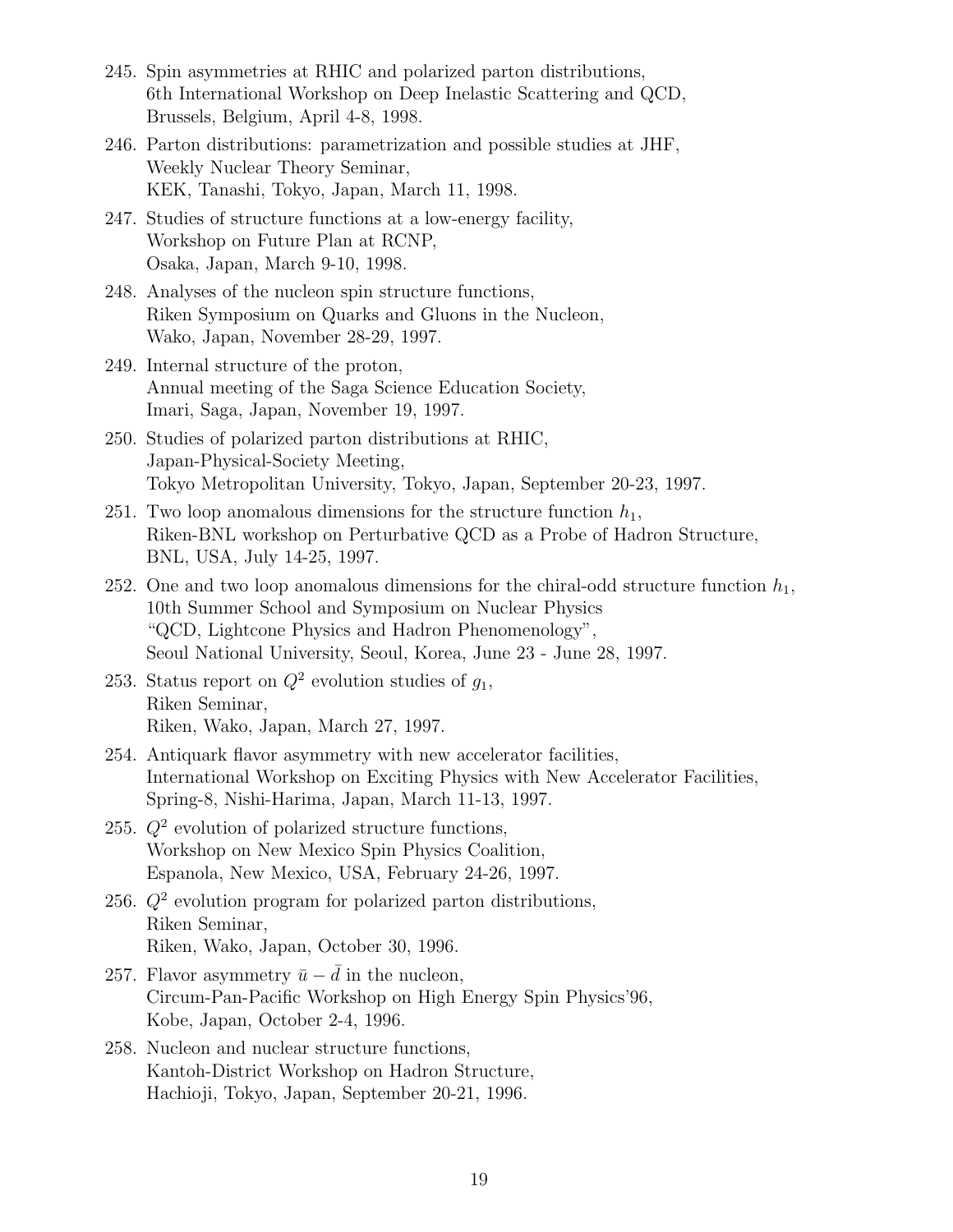- 259. Light quark flavor asymmetry  $\bar{u} d$ , RHIC-SPIN Collaboration Meeting, Centre de Physique Theorique, Marseille, France, September 16-17, 1996. 260. Numerical solution for  $Q^2$  evolution equations, RHIC-SPIN Collaboration Meeting, Centre de Physique Theorique, Marseille, France, September 16-17, 1996. 261. Numerical solution of NLO *Q*<sup>2</sup> evolution equations for spin-dependent structure functions, 12th International Symposium on High-Energy Spin Physics, Vrije Universiteit, Amsterdam, Netherlands, September 10-14, 1996. 262. Nuclear shadowing in a parton model, First Asia Pacific Conference on Strong Interactions, Taipei, Taiwan, August 28-31, 1996. 263. Status report on spin-dependent parton distributions, Riken Seminar, Riken, Wako, Japan, June 18, 1996. 264. Nuclear modification of the flavor asymmetry  $\bar{u} - \bar{d}$ , XIV International Conference on Particles and Nuclei, College of William and Mary, Williamsburg, USA, May 22-28, 1996. 265. Shadowing and *Q*<sup>2</sup> evolution of nuclear parton distributions, Workshop on Quark and Gluon Structure of Nucleons and Nuclei, University of Washington, Seattle, USA, February 20 - March 31, 1996. 266. Parton distributions in the nucleon and in nuclei, Riken Seminar, Riken, Wako, Japan, February 23, 1996. 267. Parton distributions in nuclei: overview and prospect, Workshop on New Developments in QCD and Hadron Physics, Kyoto, Japan, January 22-24, 1996. 268. Shadowing aspects of nuclear parton distributions, Japan-Australia Workshop on Quarks, Hadrons and Nuclei, University of Adelaide, Australia, November 15-24, 1995. 269. Antiquark distribution  $\bar{u} - \bar{d}$  in nuclei,
	- International Workshop on the Role of the Nuclear Medium in High-Energy Reactions, ECT\*, Trento, Italy, September 25 - October 6, 1995.
	- 270. Parton distributions in the nucleon and nuclei, Seminar, Physics Department, Brookhaven National Laboratory, Upton, New York, USA, July 28, 1995
	- 271. Nuclear modification in the structure function *F*3, IV International Symposium on Weak and Electromagnetic Interactions in Nuclei, Osaka, Japan, June 12-16, 1995.
- 272. Parton distributions in nuclei, Nuclear Physics seminar, Kyushu University, Fukuoka, Japan, April 21, 1995
- 273. *ϕ* radiative decays and scalar meson structure, Symposium on Quark Nuclear Physics with GeV Cooler-Ring Protons and Beyond, RCNP, Osaka, Japan, September 8-10, 1994.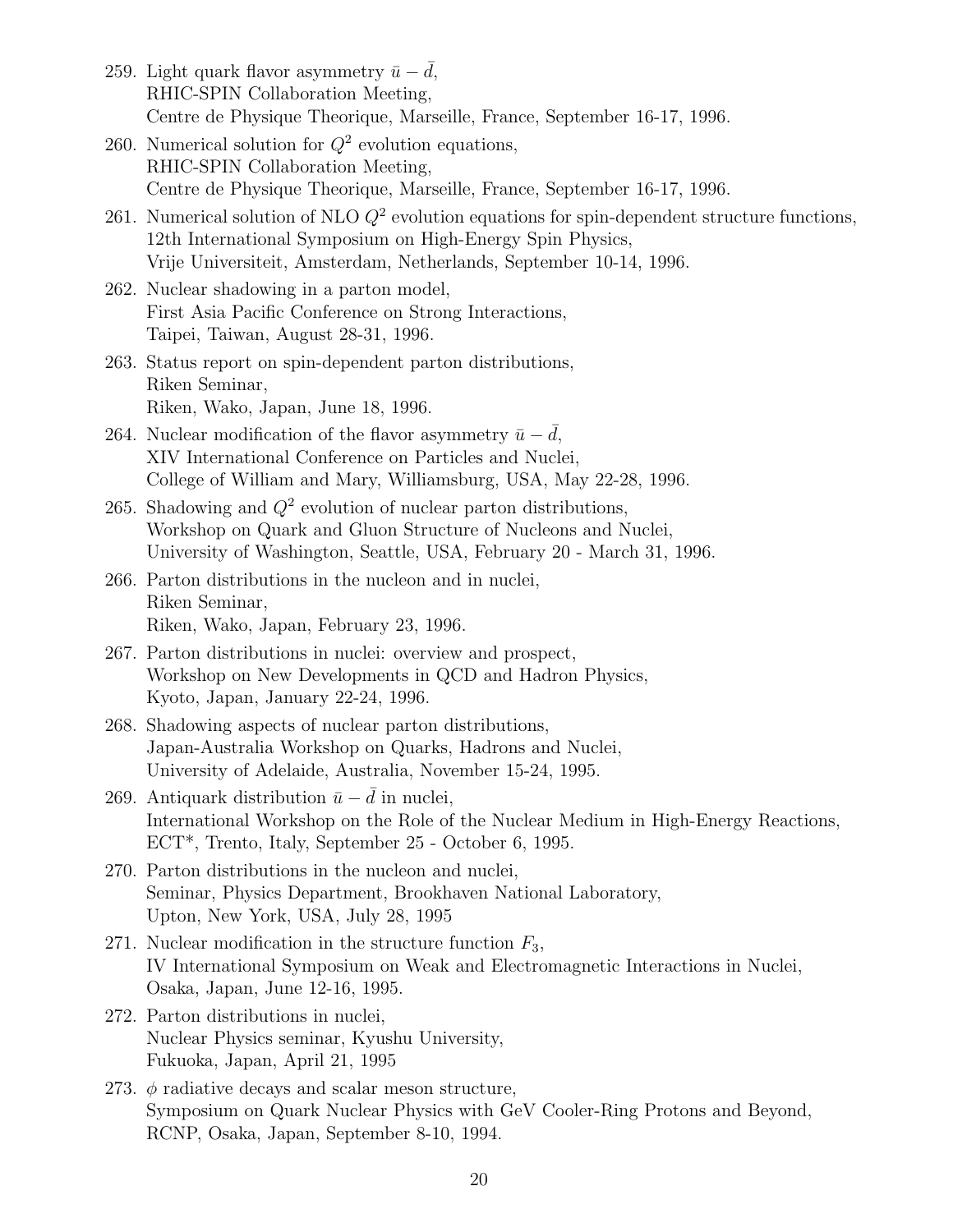- 274. Parton distributions in nuclei, International Symposium on Medium Energy Physics, Beijing, China, August 22-26, 1994.
- 275. Studies of  $f_0$  and  $a_0$  meson structures at  $\phi$  factory and their effects on CP violation research, Workshop on B, D, K Meson Physics, Quark Mixing, and CP Violation, YITP, Kyoto, Japan, July 18-19, 1994.
- 276. Parton distributions in nuclei, International Workshop on Hadron Structure and QCD in Hard Processes, ECT\*, Trento, Italy, July 11-17, 1994.
- 277. Numerical solution of Altarelli-Parisi equations by Laguerre polynomials, Japan Physical Society meeting, Kochi, Japan, October 3-6, 1993.
- 278. Tensor structure function  $b_1(x)$ , Workshop on Hadron and Nuclear Structure Functions, RCNP, Osaka, Japan, July 26-30, 1993.
- 279. Spin and flavor sum rules based on a parton model, XIII International Conference on Particle and Nuclei, Perugia, Italy, June 28 - July 2, 1993.
- 280. SU(2) flavor breaking in antiquark distributions, XIII International Conference on Particle and Nuclei, Perugia, Italy, June 28 - July 2, 1993.
- 281. Structure functions of nucleons and nuclei, Meeting of Nuclear Theory Groups in Kyushu, Kushikino, Kagoshima, Japan, June 20, 1993.
- 282. Nuclear shadowing and gluon distribution, German Physical Society Meeting, Mainz, Germany, March 22-26, 1993.
- 283. Parton distributions in nuclei, Seminar, Institute for Nuclear Physics, University of Mainz, Mainz, Germany, January 18, 1993.
- 284. Test of scalar meson structure in  $\phi$  radiative decays, International Workshop on Flavor and Spin in Hadronic and Electromagnetic Interactions, Torino, Italy, September 21-23, 1992.
- 285. Scalar meson substructures in *ϕ* radiative decays, International Conference on the Structure of Baryons and Related Mesons, Yale University, USA, June 1-4, 1992.
- 286. "Local" EMC effects and the  $J/\psi$  suppression, International Workshop on Gross Properties of Nuclei and Nuclear Excitations, Hirschegg, Austria, January 20-25, 1992.
- 287. Local EMC effects, 13th International Conference on Few Body Problems in Physics, Adelaide, Australia, January 5-11, 1992.